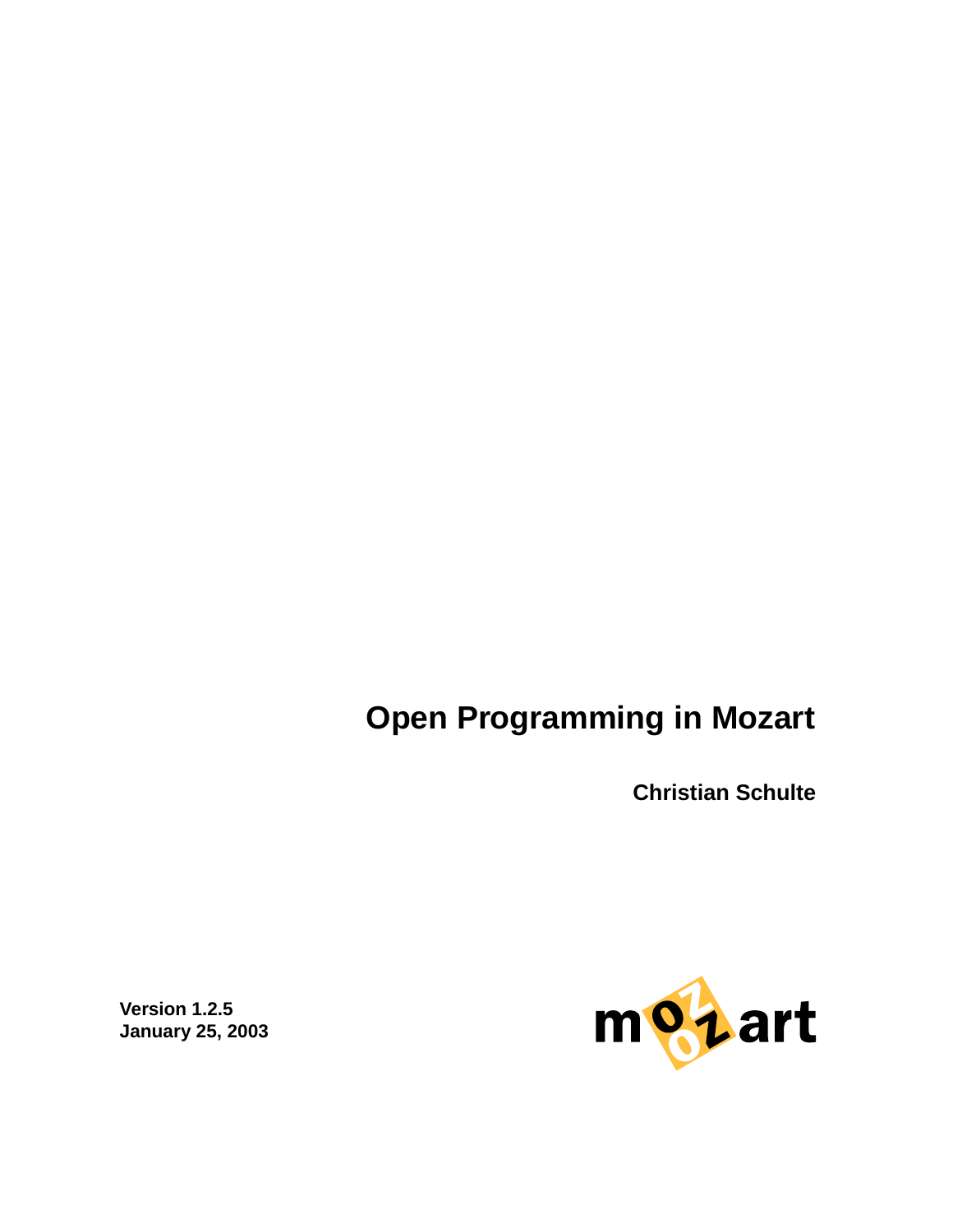### **Abstract**

<span id="page-1-0"></span>Oz is a concurrent language providing for functional, object-oriented, and constraint programming. This document is intended as a tutorial on how to program open applications for Mozart.

Open applications need access to the rest of the computational world by exchanging data with it. Mozart provides classes to handle files, sockets, and processes.

## **Credits**

Mozart logo by Christian Lindig

# **License Agreement**

This software and its documentation are copyrighted by the German Research Center for Artificial Intelligence (DFKI), the Swedish Institute of Computer Science (SICS), and other parties. The following terms apply to all files associated with the software unless explicitly disclaimed in individual files.

The authors hereby grant permission to use, copy, modify, distribute, and license this software and its documentation for any purpose, provided that existing copyright notices are retained in all copies and that this notice is included verbatim in any distributions. No written agreement, license, or royalty fee is required for any of the authorized uses. Modifications to this software may be copyrighted by their authors and need not follow the licensing terms described here, provided that the new terms are clearly indicated on the first page of each file where they apply.

IN NO EVENT SHALL THE AUTHORS OR DISTRIBUTORS BE LIABLE TO ANY PARTY FOR DI-RECT, INDIRECT, SPECIAL, INCIDENTAL, OR CONSEQUENTIAL DAMAGES ARISING OUT OF THE USE OF THIS SOFTWARE, ITS DOCUMENTATION, OR ANY DERIVATIVES THEREOF, EVEN IF THE AUTHORS HAVE BEEN ADVISED OF THE POSSIBILITY OF SUCH DAMAGE.

THE AUTHORS AND DISTRIBUTORS SPECIFICALLY DISCLAIM ANY WARRANTIES, INCLUD-ING, BUT NOT LIMITED TO, THE IMPLIED WARRANTIES OF MERCHANTABILITY, FITNESS FOR A PARTICULAR PURPOSE, AND NON-INFRINGEMENT. THIS SOFTWARE AND ITS DOCUMENTA-TION ARE PROVIDED ON AN "AS IS" BASIS, AND THE AUTHORS AND DISTRIBUTORS HAVE NO OBLIGATION TO PROVIDE MAINTENANCE, SUPPORT, UPDATES, ENHANCEMENTS, OR MODI-FICATIONS.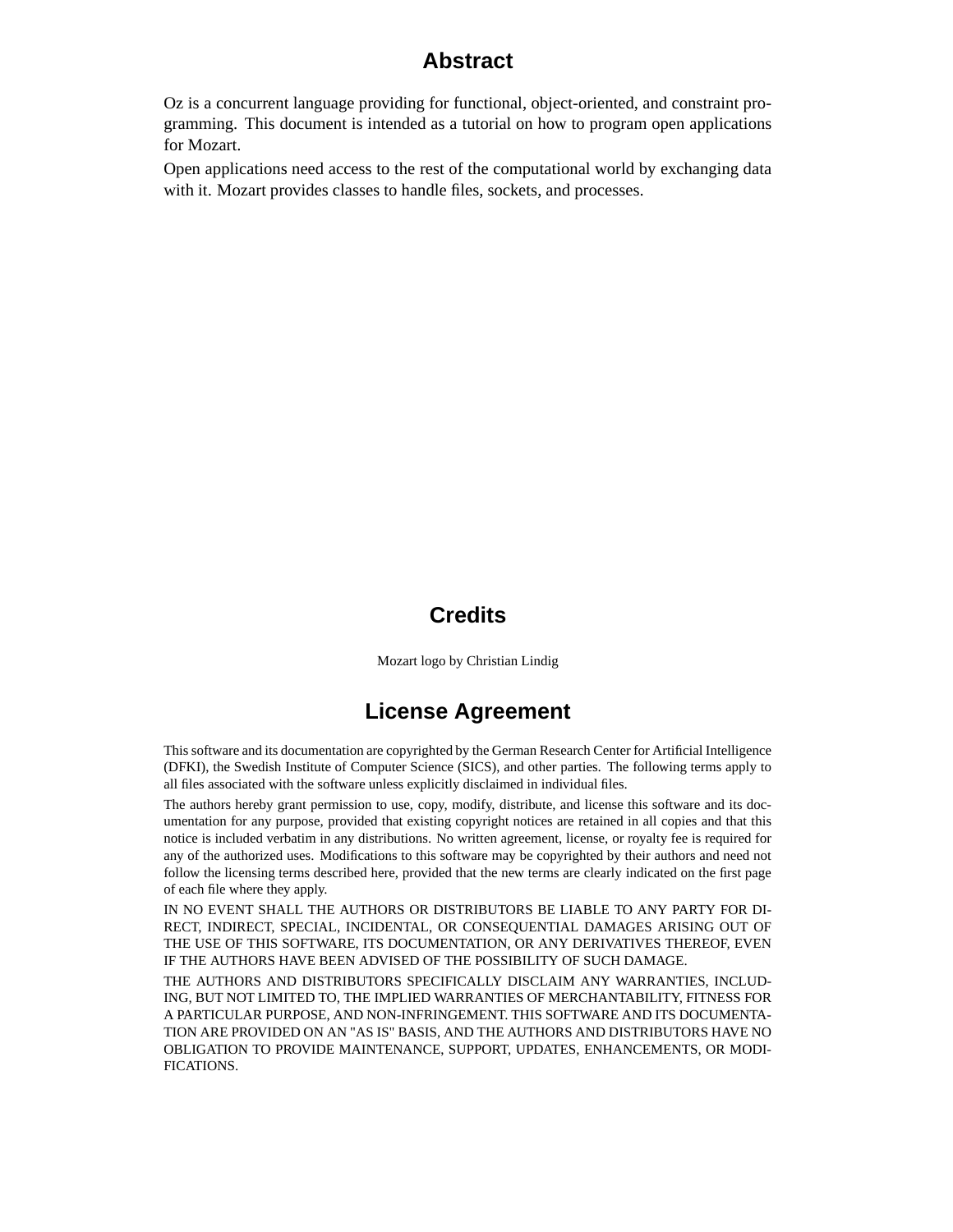# **Contents**

<span id="page-2-0"></span>

| 1                                      | <b>Introduction</b>             |                        |                                                                                                                                                                                                                                    |                |  |  |  |  |  |  |  |
|----------------------------------------|---------------------------------|------------------------|------------------------------------------------------------------------------------------------------------------------------------------------------------------------------------------------------------------------------------|----------------|--|--|--|--|--|--|--|
|                                        | 1.1                             |                        |                                                                                                                                                                                                                                    |                |  |  |  |  |  |  |  |
|                                        | 1.2                             |                        |                                                                                                                                                                                                                                    | $\overline{2}$ |  |  |  |  |  |  |  |
|                                        | 1.3                             |                        |                                                                                                                                                                                                                                    |                |  |  |  |  |  |  |  |
| $\mathbf{2}$                           |                                 | <b>Data Structures</b> |                                                                                                                                                                                                                                    |                |  |  |  |  |  |  |  |
|                                        | 2.1                             |                        |                                                                                                                                                                                                                                    | 3              |  |  |  |  |  |  |  |
|                                        |                                 |                        | $\overline{4}$                                                                                                                                                                                                                     |                |  |  |  |  |  |  |  |
| 3                                      | <b>Files</b>                    |                        |                                                                                                                                                                                                                                    |                |  |  |  |  |  |  |  |
|                                        | 3.1                             |                        |                                                                                                                                                                                                                                    | 5              |  |  |  |  |  |  |  |
|                                        |                                 | 3.1.1                  |                                                                                                                                                                                                                                    | 5              |  |  |  |  |  |  |  |
|                                        |                                 | 3.1.2                  |                                                                                                                                                                                                                                    | 6              |  |  |  |  |  |  |  |
|                                        |                                 | 3.1.3                  | Writing a File <i>witch that is a contract witch</i> with the set of the set of the set of the set of the set of the set of the set of the set of the set of the set of the set of the set of the set of the set of the set of the | $\tau$         |  |  |  |  |  |  |  |
|                                        |                                 | 3.1.4                  |                                                                                                                                                                                                                                    | $\overline{7}$ |  |  |  |  |  |  |  |
|                                        | 3.2                             |                        | Example: Expanding TAB Characters                                                                                                                                                                                                  | 8              |  |  |  |  |  |  |  |
| 4                                      | <b>Input and Output of Text</b> |                        |                                                                                                                                                                                                                                    |                |  |  |  |  |  |  |  |
| 4.1 Expanding TAB Characters Revisited |                                 |                        |                                                                                                                                                                                                                                    |                |  |  |  |  |  |  |  |
| 5                                      |                                 | <b>Sockets</b>         |                                                                                                                                                                                                                                    | 13             |  |  |  |  |  |  |  |
|                                        | 5.1                             |                        |                                                                                                                                                                                                                                    |                |  |  |  |  |  |  |  |
|                                        |                                 | 5.1.1                  |                                                                                                                                                                                                                                    | 13             |  |  |  |  |  |  |  |
|                                        |                                 | 5.1.2                  |                                                                                                                                                                                                                                    | 13             |  |  |  |  |  |  |  |
|                                        |                                 | 5.1.3                  |                                                                                                                                                                                                                                    | 14             |  |  |  |  |  |  |  |
|                                        | 5.2                             |                        | 14                                                                                                                                                                                                                                 |                |  |  |  |  |  |  |  |
|                                        |                                 | 5.2.1                  |                                                                                                                                                                                                                                    | 14             |  |  |  |  |  |  |  |
|                                        |                                 | 5.2.2                  | Convenient Connection Establishment                                                                                                                                                                                                | 16             |  |  |  |  |  |  |  |
|                                        |                                 | 5.2.3                  |                                                                                                                                                                                                                                    | 16             |  |  |  |  |  |  |  |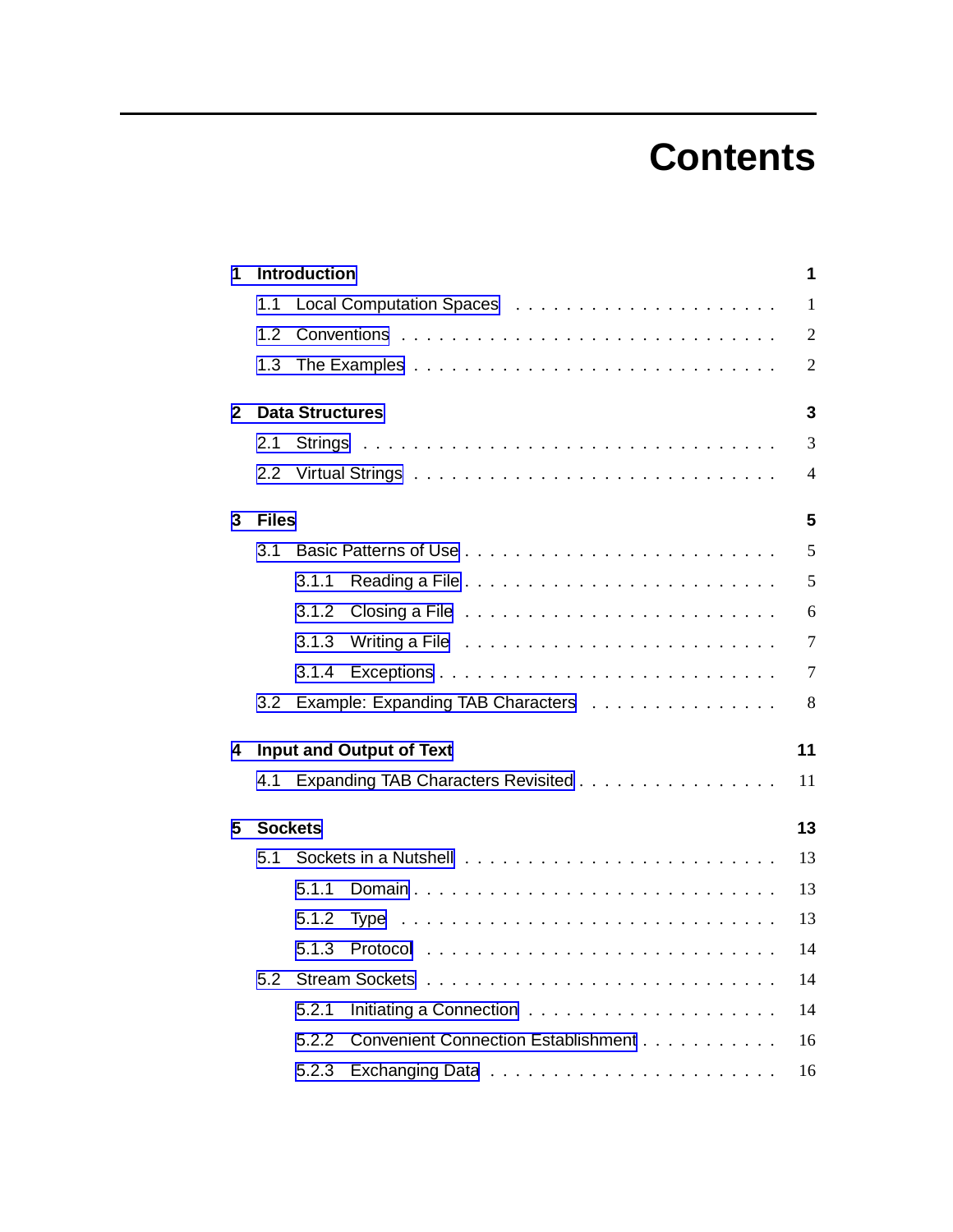<span id="page-3-0"></span>

|  |                     |                                        | 17 |  |  |  |  |  |
|--|---------------------|----------------------------------------|----|--|--|--|--|--|
|  |                     |                                        |    |  |  |  |  |  |
|  |                     |                                        |    |  |  |  |  |  |
|  |                     |                                        | 18 |  |  |  |  |  |
|  |                     |                                        | 19 |  |  |  |  |  |
|  |                     |                                        | 19 |  |  |  |  |  |
|  |                     | 5.5 Example: Are We Working Right Now? | 20 |  |  |  |  |  |
|  |                     |                                        | 21 |  |  |  |  |  |
|  | 6 Running Processes |                                        |    |  |  |  |  |  |
|  |                     |                                        |    |  |  |  |  |  |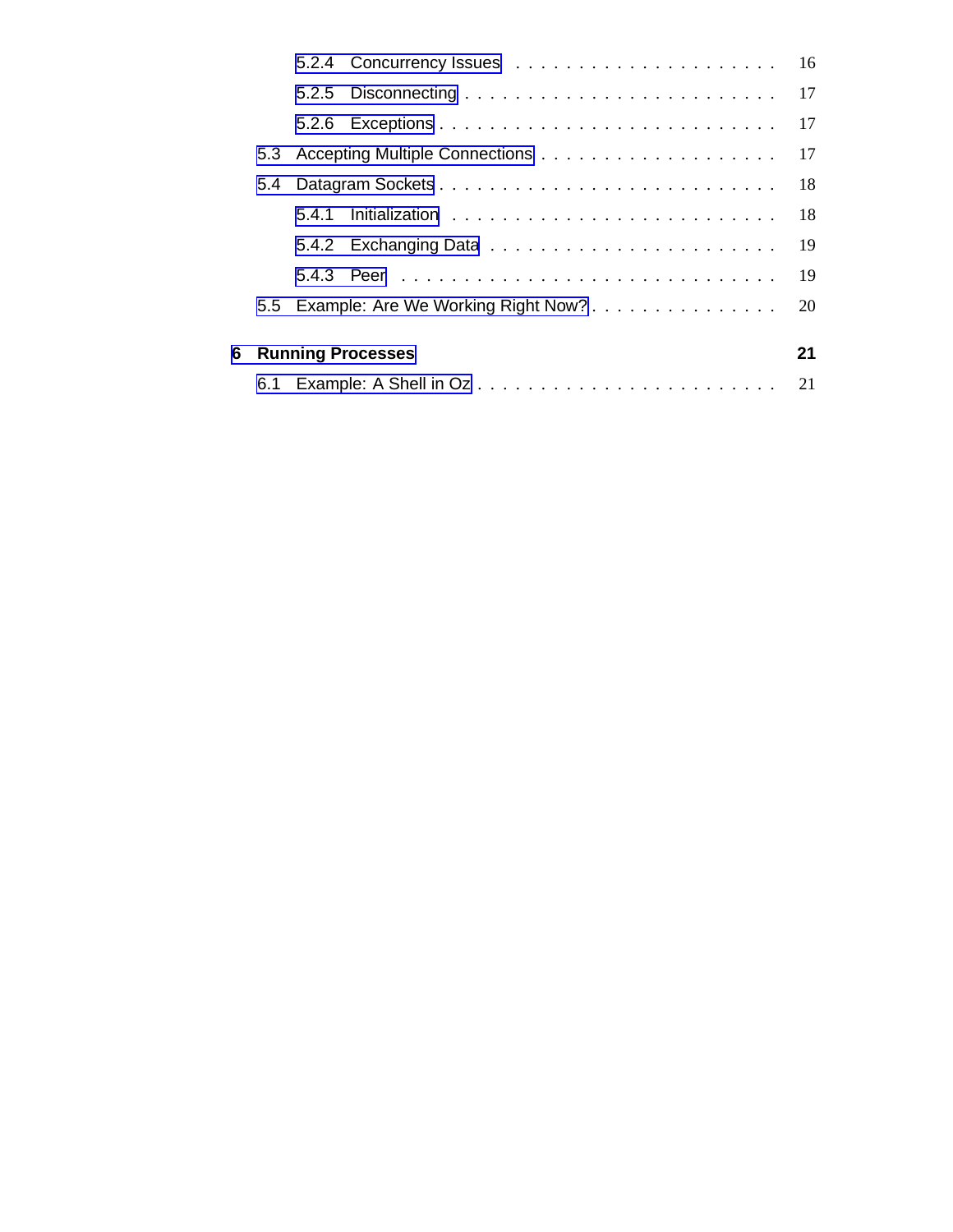# **Introduction**

<span id="page-4-0"></span>This document describes how to connect Mozart applications to the rest of the computational world. Sometimes this is paraphrased as interoperability.

Interoperability is supported in Mozart by the modules Open and OS. The module Open provides the following classes:

- 1. The class Open**.**file for reading and writing files.
- 2. The class Open**.**socket for sending and receiving data over the Internet.
- 3. The class Open**.**pipe to create operating system processes and to communicate with them.
- 4. The class Open**.**text for reading and writing texts character by character or line by line. This class can be combined with any of the classes from above.

Each of these classes is described by a chapter on its own (Chapter [3,](#page-8-0) Chapter [5,](#page-16-0) Chapter [6](#page-24-0), and Chapter [4\)](#page-14-0). The chapters explain the basic concepts to use the classes and contain a small example. Reference information to the classes can be found as usual in the document Chapter Files, Sockets, and Pipes: Open, (System Modules).

The module OS provides procedures for random numbers, for manipulating files, directories, sockets, and the like. The module makes functionality found in the operating system available within Oz. Since Oz runs both on Unix based and Windows based platforms, the functionality provided is limited to what is defined by the POSIX.1 Standard [[1](#page-26-0)]. Its documentation can be found in Chapter Operating System Support: OS, (System Modules).

It is important to understand the data structures needed for reading, writing, and sending. For this reason Chapter [2](#page-6-0) discusses these data structures in some detail.

# **1.1 Local Computation Spaces**

There is very little to say about local computation spaces and input/output:

input and output do *not* work in local computation spaces!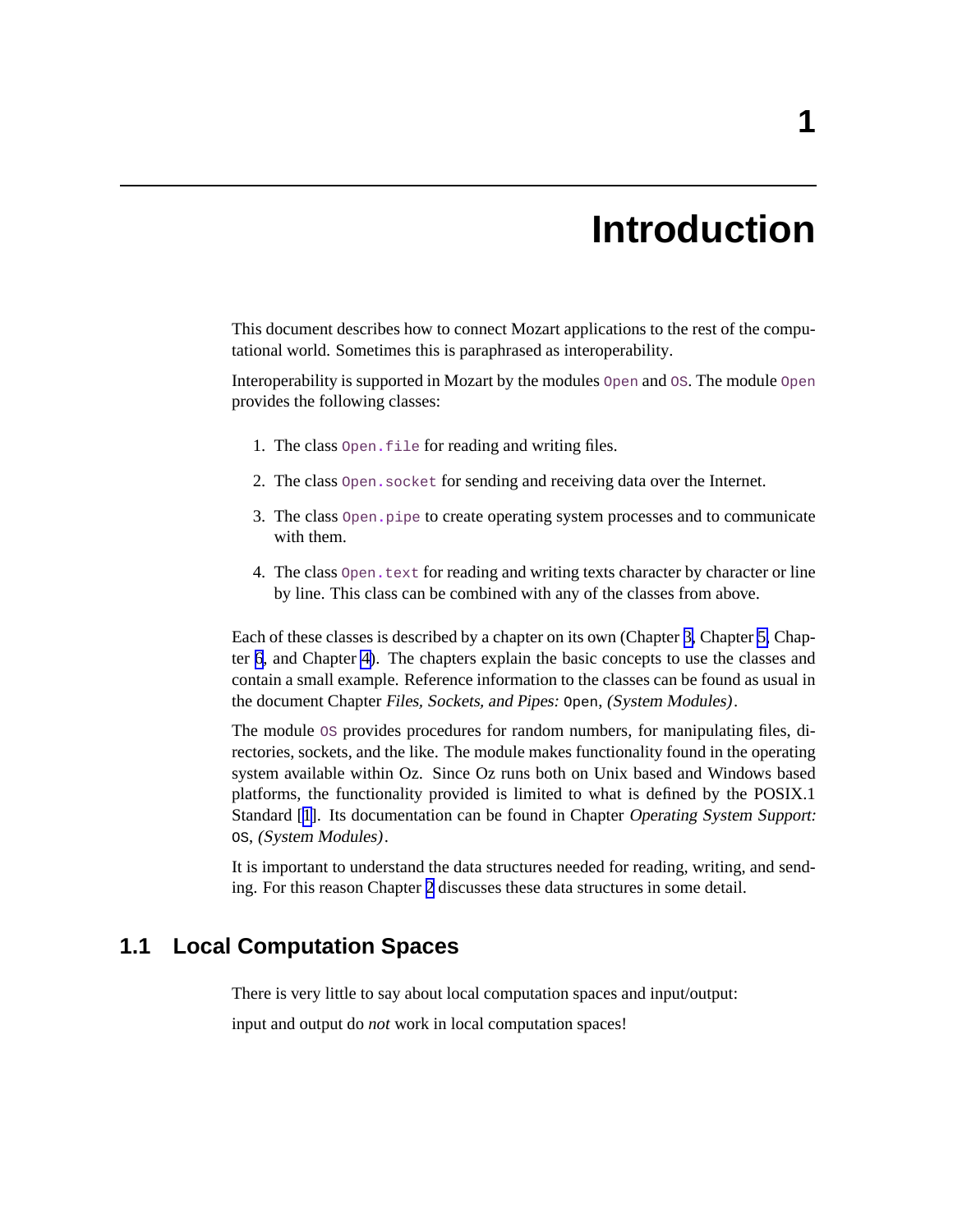# <span id="page-5-0"></span>**1.2 Conventions**

Throughout this document we refer to Unix manual pages for further information. For example, open(2) means that you should look up the manual page with title 'open' in Section 2. Type man 2  $open<sup>1</sup>$  to your Unix shell to see the manual page. In case you are running a Windows based system, information can be found in a good Unix book or a book describing the POSIX.1 standard (e.g., [[3\]](#page-26-0)).

# **1.3 The Examples**

This document contains quite a number of examples. It is recommended to read this document and try the examples while reading. All the examples collected into a single file can be found here<sup>2</sup>.

 $1$ On some systems you have to type man  $-s$  2 open instead.

<sup>2</sup>OpenProgramming.oz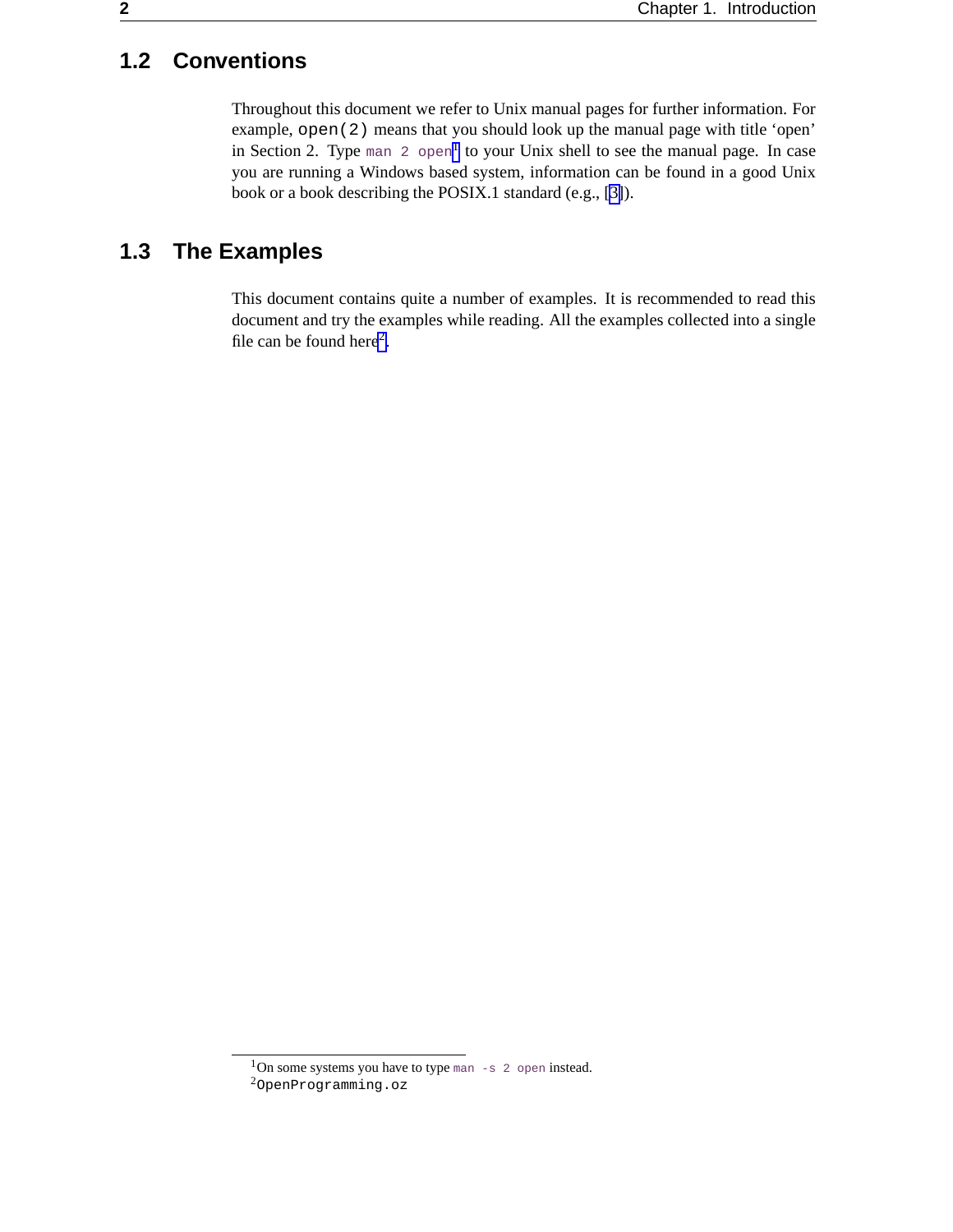# **Data Structures**

<span id="page-6-0"></span>Data written and sent from Mozart are virtual strings, whereas data read and received are strings. In the following we review these data types and show some operations which may prove helpful in the context of Open Programming. Additional information on these data types can be found in Chapter Text, (The Oz Base Environment).

### **2.1 Strings**

Strings are lists of characters, with characters being small integers between 0 and 255. For the coding of characters with integers we use the ISO 8859-1 standard [[2\]](#page-26-0).

There are special operations on strings, like testing whether a given value  $x$  is a string, by {IsString X}. For transforming strings into atoms, integers, or floats the procedures

- String**.**toAtom,
- String**.**toInt, and
- String**.**toFloat

are provided. For testing whether a given string can be transformed into an atom, integer, or float, the procedures

- String**.**isAtom,
- String**.**isInt, and
- String**.**isFloat

are provided.

In addition, all functionality provided by the module List is applicable. It is especially useful in combination with the functionality provided by the module Char.

Suppose that after reading or receiving a string  $S = "C@l : 3E4aN#61."$  all characters which are neither uppercase nor lowercase letters must be filtered out. This is achieved by using a combination of Filter and Char**.**isAlpha. Feeding:

3a  $\langle \{ \text{Filter S} \}$  3a $\rangle \equiv$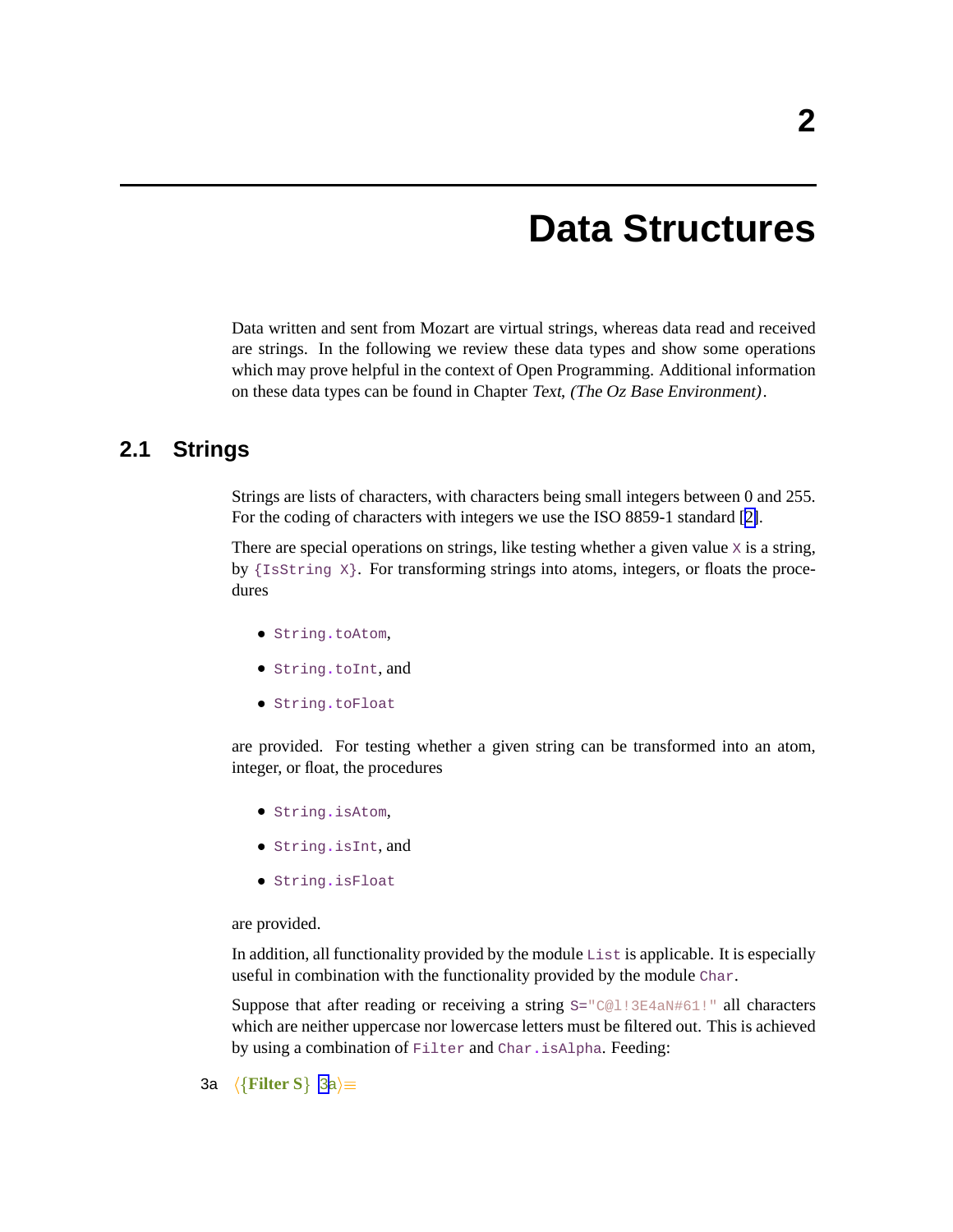```
{Browse {String.toAtom {Filter S Char.isAlpha}}}
```
<span id="page-7-0"></span>will show the cleaned information in the browser window.

Instead of creating an atom from the cleaned string, the browser offers functionality to display strings directly in a convenient form. The functionality can be selected in the Representation, Type option, see also "The Oz Browser". For Example,

```
4a \langle \{ \textbf{Browse S} \} 4a\rangle \equiv
```
{Browse {Filter S Char**.**isAlpha}}

displays in the browser window the character sequence "ClEaN".

Remember that character codes for letters are syntactically supported. For instance, the string

"hi there"

can be written equivalently as

[&h &i & &t &h &e &r &e]

## **2.2 Virtual Strings**

The data to be sent or to be written consists of a sequence of integers, atoms, floats, and strings. If only strings were allowed to be sent as information, the data would have to be transformed into a string. This would be clumsy and inefficient with regard to both space and time.

Mozart uses virtual strings for this purpose instead. A virtual string is either an atom, a float, an integer, a string, or a tuple with label  $'$   $#'$ , whose subtrees are virtual strings themselves. For instance,

12**#**(2**#**fast**#**4**#**"U")**#~**3**.**1415

is a virtual string. In the above example it is quite clear, that **#** stands for concatenation (i.e., for *virtual* concatenation).

There is predefined functionality for virtual strings, like testing, by IsVirtualString, converting to a string, by VirtualString, toString, and changing of signs, by VirtualString.changeS The latter procedure is quite important, because

```
{Browse 12#(2#fast#4#"U")#~3.1415}
```
reveals that the usual unary minus sign (i.e., **-**) is used rather than the Oz operator **~**.

The procedure VirtualString**.**changeSign provides the possibility to choose any virtual string as minus sign in numbers. It takes as input arguments two virtual strings, and substitutes every occurrence of the **-** character as a unary minus sign in numbers of the first argument by the second argument. For example,

```
{VirtualString.changeSign 12#(2#fast#4#"U")#~3.1415 '~'}
```
returns the virtual string with the Oz-style unary minus sign.

Note that in order to display virtual strings in readable form in the Oz Browser, you have to configure the Representation, Type option, see also "The Oz Browser". In the following we assume that the Browser is configured for displaying virtual strings.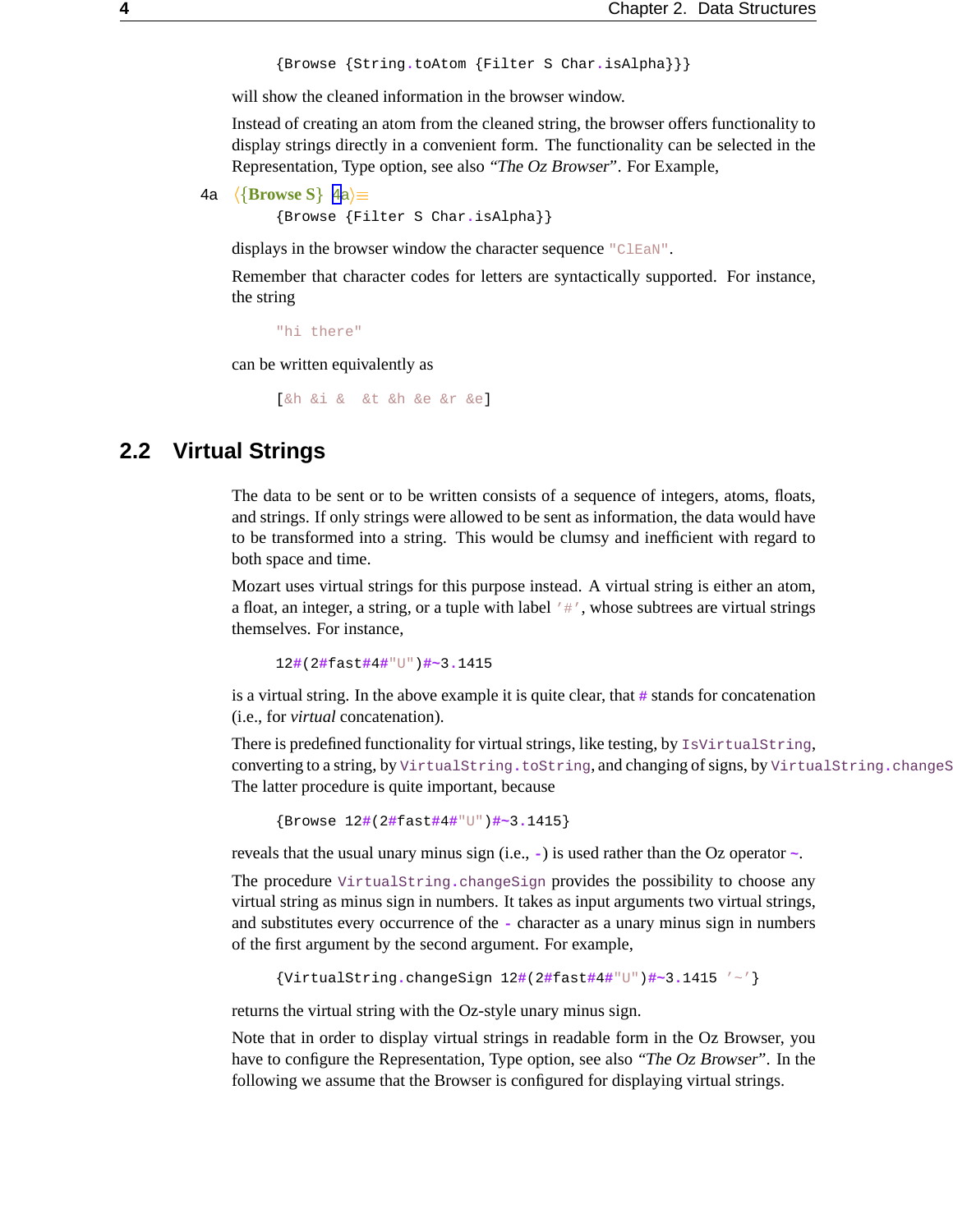# **Files**

<span id="page-8-0"></span>This section explains by means of examples how to read data from and write data to a file.

### **3.1 Basic Patterns of Use**

The basic idea of how to use filesin Mozart is asfollows. We provide a class Open**.**file. To an object created from this class we refer to as file object. Conceptually, its state consists of a string together with the current position in this string called seek pointer.

In the following, we will refer to this particular string as file. It is visible to other operating system processes via the operating system's filesystem.

The atoms used for labels and fields of methods of the class Open**.**file are chosen to coincide with the common operating system terminology (i.e., POSIX terminology).

#### **3.1.1 Reading a File**

Suppose we want to read data from a file named  $a$ .  $txtx$ , The contents of this file is as follows<sup>1</sup>:

|                        |  |  | 0 1 2 3 4 5 6 7 8 9 |  |  |
|------------------------|--|--|---------------------|--|--|
| $0$ He l l o He l l o  |  |  |                     |  |  |
| 10 0 z _ I s _ b e a u |  |  |                     |  |  |
| 20 t i f u l           |  |  |                     |  |  |

The first step is to create a file object and associate it to the file  $a$ . txt. This is done by feeding

F={New Open**.**file init(name:'a.txt' flags:[read])}

The list [read] used as value of the field flags means that we want to have read access to the file.

After the file has been opened and associated to the file object  $F$ , we can read from it. To read the next five characters from the file we feed

<sup>&</sup>lt;sup>1</sup>The demo file<sup>2</sup> for this document contains the Oz code to create this file.

<sup>2</sup>OpenProgramming.oz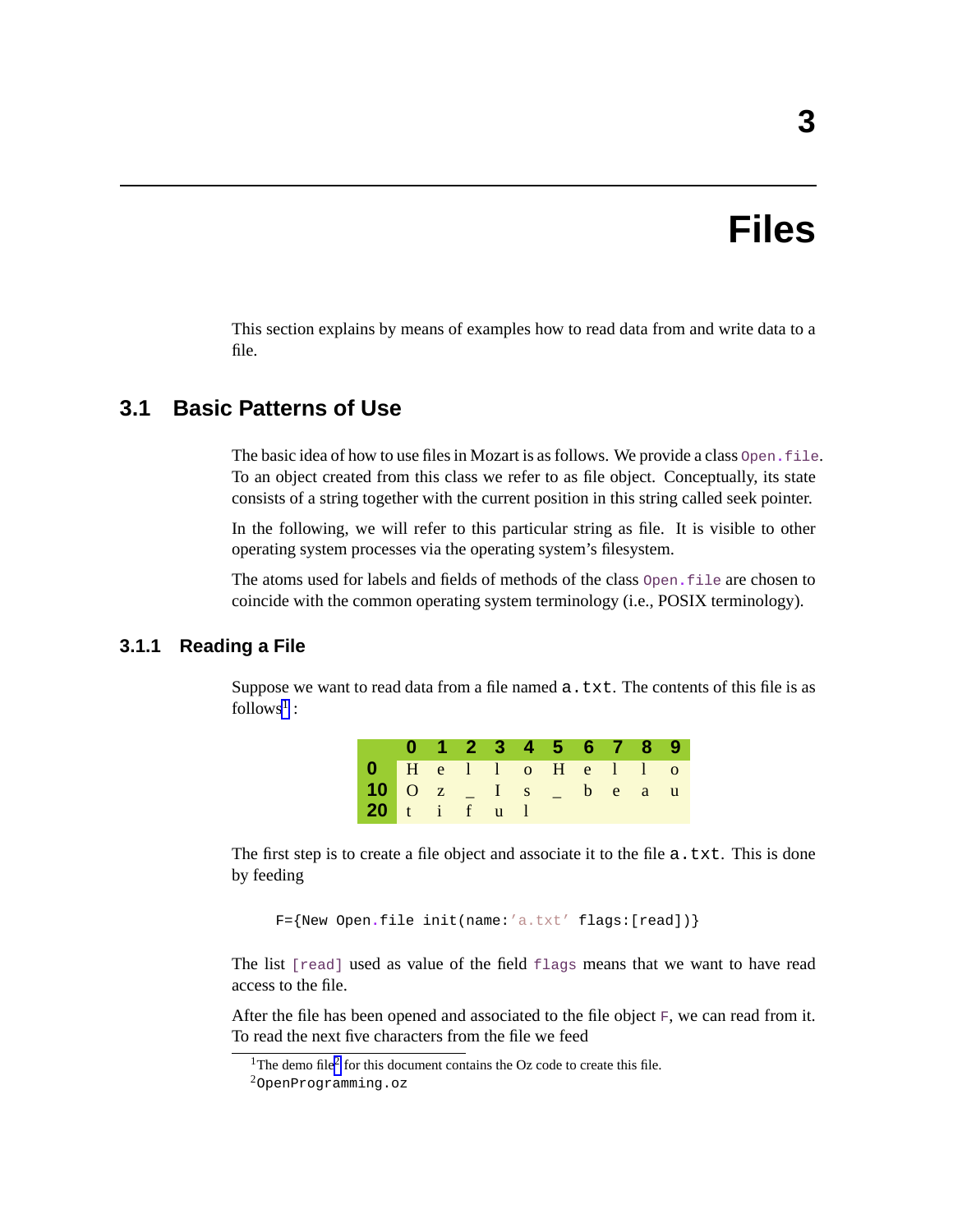```
{F read(list: {Browse} size:5)}
```
<span id="page-9-0"></span>The character string Hello appears in the browser window (the value 5 at the field size signals that we want to read five characters from the file).

Note that if we had not switched the browser to the mode for displaying virtual strings (see Chapter [2\)](#page-6-0), we would have seen the output [72 101 108 108 111] in the browser window.

A common pattern of use is to read the entire file into an Oz string. This is especially supported. Feed:

```
{F read(list:{Browse} size:all)}
```
The rest of the file HelloOz is beautiful appears in the browser window.

Up to now we have read the data in strict left to right fashion. Suppose we want to start reading at the eighth character of the file. Navigating to this character and reading the following five characters is done by:

```
{F seek(whence:set offset:7)}
{F read(list:{Browse} size:5)}
```
You will see  $1100z$  in the browser window. Internally, as already mentioned, each file object has a seek pointer. Each operation refers to its position: for instance, instead of 'reading five characters' one should think of 'reading the next five characters after the seek pointer'. Note that in order to read the first character of a file, the seek pointer must be set to the offset zero.

Furthermore, you can get the current position of the seek pointer by:

```
{F tell(offset:\{Brouse\})}
```
The number 12 appears in the browser window.

#### **3.1.2 Closing a File**

After use, the file object  $F$  must be closed. By applying  $F$  to the message close:

{F close}

the file as well as the file object are closed. Note that invoking a method other than close of the class Open**.**file after the object has been closed raises an exception. Exceptions are discussed later.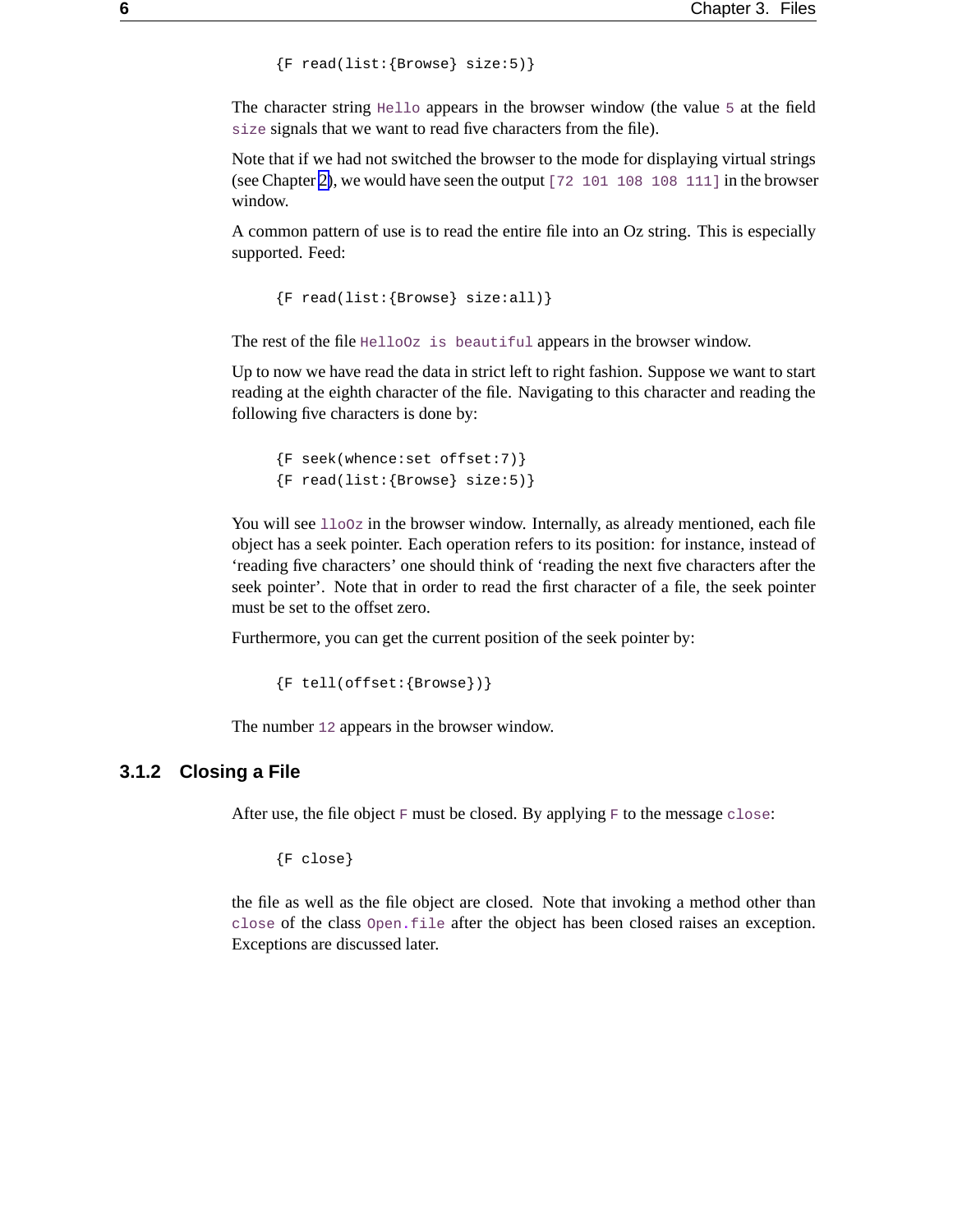#### <span id="page-10-0"></span>**3.1.3 Writing a File**

Suppose we want to create an object for a file which does not yet exist and that should be named ours.txt. Furthermore, this file should have read and write access rights for yourself and for each member of your group. We feed

```
F={New Open.file
       init(name: 'ours.txt'
            flags: [write create]
            mode: mode(owner: [read write]
                        group: [read write]))}
```
Data to be written to the file must be virtual strings. For example, the character sequence "Go ahead" can be written to the file  $F$  by

```
{F write(vs: 'Go ahead!') }
```
The same character sequence we also can write by

```
{F write(vs: "Go ahead!")}
```
Also more complex virtual strings are handled this way. For example

{F write(vs:"This is "**#**1**#**' And '**#** ("now a float: "**#**2**.**0)**#**"\n")}

writes a nested virtual string containing integers, atoms, strings and floats to the file. Even the filename argument of the init method of class Open**.**file is allowed to be a virtual string. For more information on virtual strings see Section [2.2.](#page-7-0)

If you type the Unix command

cat ours.txt

or the Windows command

type ours.txt

to a shell, you see the content of ours. txt printed to standard output.

#### **3.1.4 Exceptions**

Functionality provided by the class Open**.**file relies on operating system services. These services might report exceptions, these exceptions are then raised as Oz exceptions.

For example, trying to open a non existing file raises an exception. Operating system dependent exceptions can be caught as follows: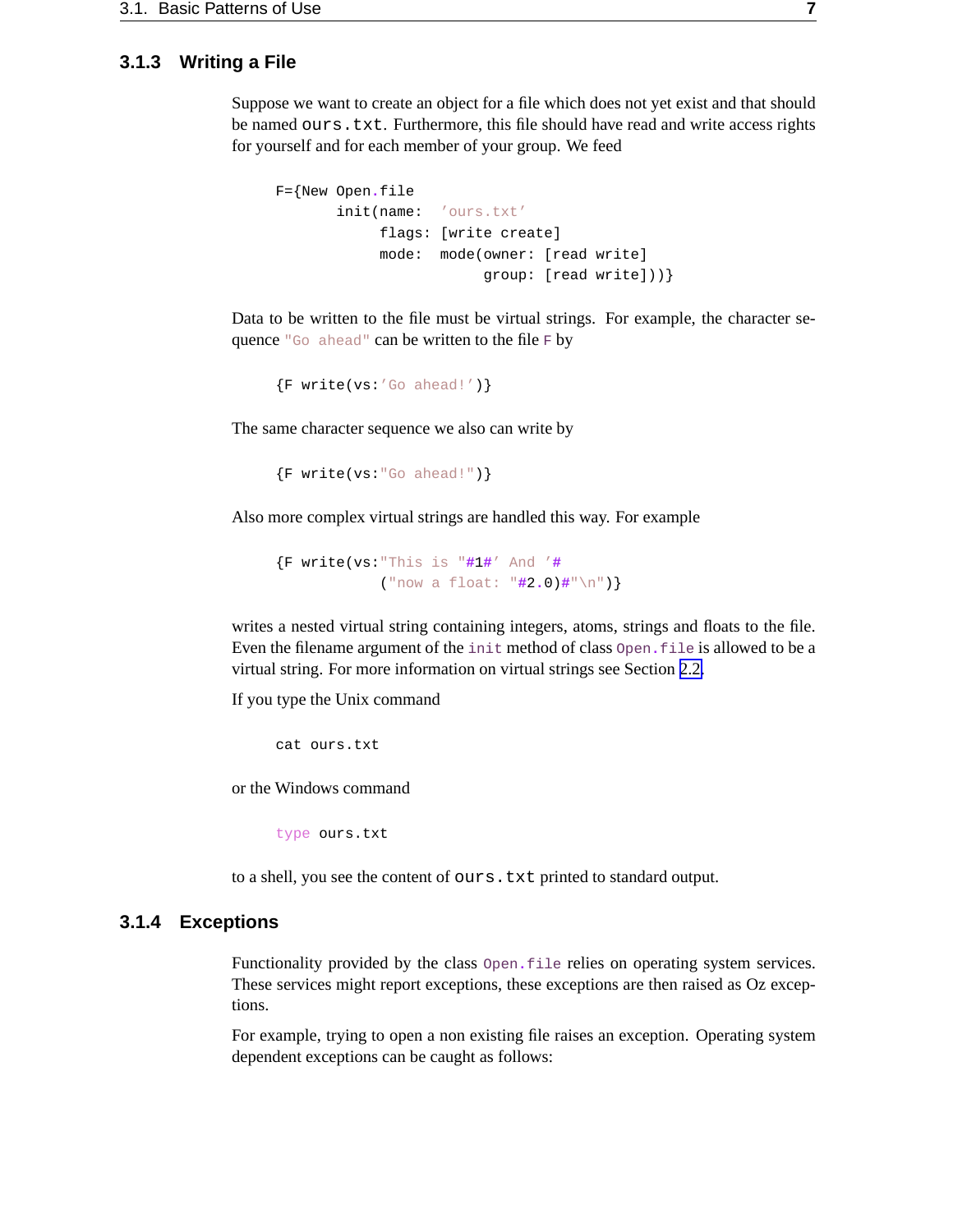```
try
  _={New Open.file init(name:'not-existing')}
catch system(os(A W I S) ...) then
  {Browse os(category: A
            what: W
            number: I
             description: S)}
end
```
where A is an atom describing the category of the error (e.g.,  $\circ$  or  $\circ$  host), W the system call that raised the exception (as string),  $\overline{I}$  is the operating system dependent error number, and  $s$  is a string describing the error.

Besides of operating system exceptions, the methods of the class Open**.**file can raise two different exceptions themselves:

1. An exception is raised when an object is initialized twice. This exception can be caught as follows:

```
try
   ... % Initialize twice
catch system(open(alreadyInitialized O M) ...) then
   ...
end
```
Here o is the object that has been tried to be initialized twice by applying it to the method M.

2. An exception is raised when a message other than close is executed by an already closed file object. This exception can be caught as follows:

```
try
   ... % Apply closed object
catch system(open(alreadyClosed O M) ...) then
   ...
end
```
Here  $\circ$  is the object that has been closed already and  $\mathbb{M}$  the message  $\circ$  has been applied to.

### **3.2 Example: Expanding TAB Characters**

Suppose we want to read a file, expand all TAB characters to space characters, and write the expanded lines to another file. The program which implements this task is shown in Figure [3.1.](#page-12-0) The file with name  $\text{IN}$  is opened for reading. After reading the entire file into the list  $I_{\text{S}}$ , the file and the associated object are closed. Remember that reading the entire file is obtained by giving all as the value for feature size.

The expansion of TAB characters is done in the function Scan. It takes as input parameters the list of characters  $\text{Is}, \text{ the } \text{Tab}, \text{ and the current position } \text{N}$  in the current line.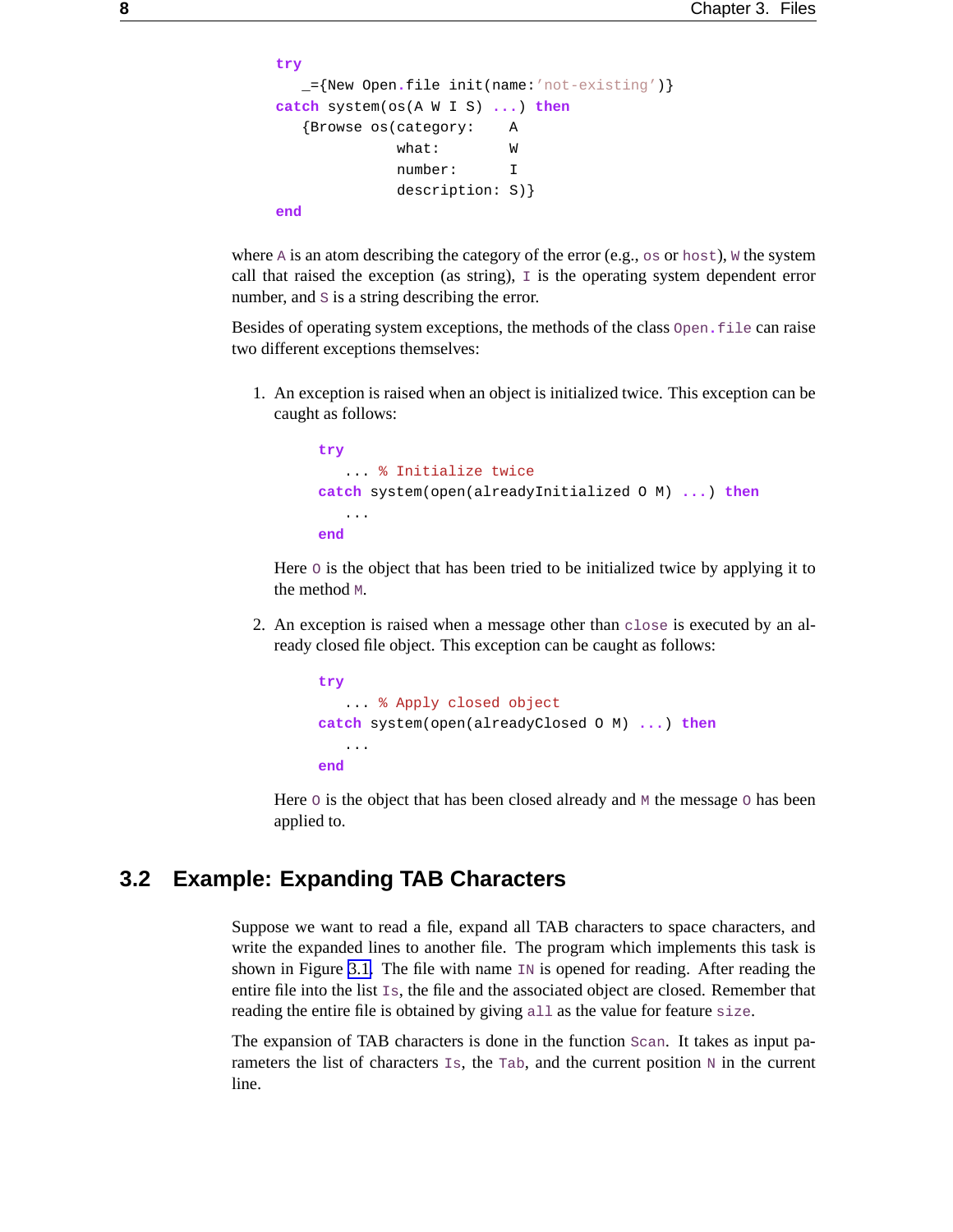Figure 3.1: The Expand procedure.

```
local
   fun {Insert N Is}
      if N>0 then {Insert N-1 & |Is} else Is end
   end
   fun {Scan Is Tab N}
      case Is of nil then nil
      [] I|Ir then
         case I
         of &\t then M=Tab-(N mod Tab) in {Insert M {Scan Ir Tab M+N}}
         [] &\n then I|{Scan Ir Tab 0}
         [] &\b then I|{Scan Ir Tab {Max 0 N-1}}
         else I|{Scan Ir Tab N+1}
         end
      end
   end
in
  proc {Expand Tab IN ON}
      IF={New Open.file init(name:IN)}
      OF={New Open.file init(name:ON flags:[write create truncate])}
      Is
   in
      {IF read(list:Is size:all)} {IF close}
      {OF write}(vs:{Scan Is Tab 0}) { } {CF close}end
end
```
The outer **case** of Scan figures out whether there are characters to process. If the next character to process is a TAB character, enough space characters to reach the next multiple of TabStop are inserted. This is performed by the self explanatory function Insert.

A newline character resets the position  $N$  to zero. The position is decremented whenever a backspace character is encountered. Any other character increments the position.

A second file is opened for writing (indicated by write). If a file with name ON does not exist, it is created (indicated by create). Otherwise the already existing file is truncated to length zero (indicated by truncate) and rewritten. The expanded string is written to this file.

The file and its associated file object are closed after writing the expanded list of characters to it.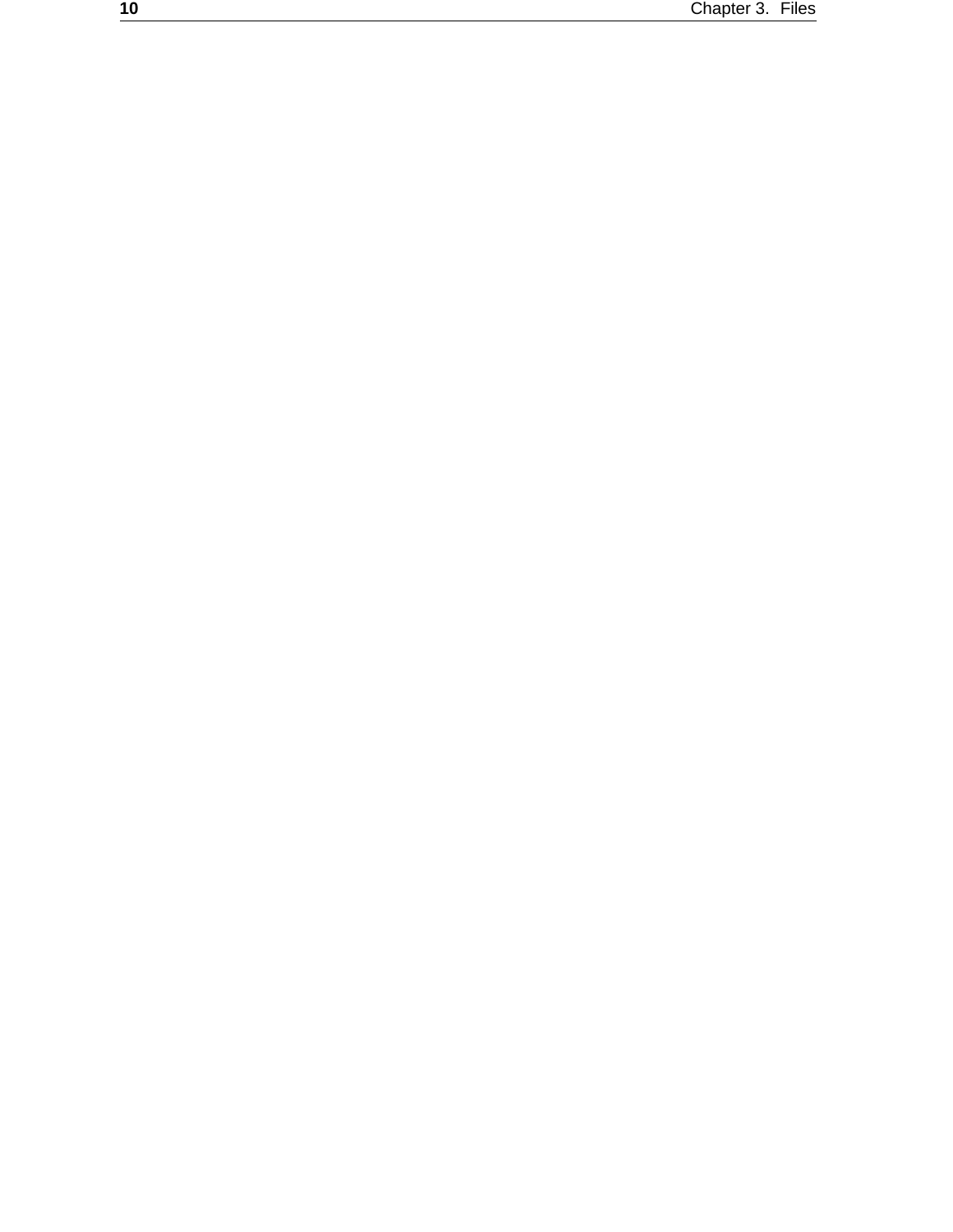# **Input and Output of Text**

<span id="page-14-0"></span>The example in Section [3.2](#page-11-0) resulted in a very inefficient program: reading the entire file to a list and processing it afterwards is extremely memory consuming.

A far better solution is to process the file incrementally line by line. This pattern of reading files occurs in fact very often, thus we provide support for it. The support provided is a mixin class Open**.**text. This mixin class can be used together with files, sockets, and pipes.

### **4.1 Expanding TAB Characters Revisited**

In Figure [4.1](#page-15-0) the revised formulation of the  $\text{Expand procedure}$  is shown. As before the file objects are created, but now both files inherit from Open**.**text as well. This class provides methods for buffered input and output.

The procedure  $Scan$  applies the input file object IF to the message  $gets(\xi)$ . It yields either **false**, in case the end of the file is reached, or a string. This string contains exactly one line of the input file (without a newline character).

The expansion of TAB characters is done in the function ScanLine as before. The expanded lines are written with the puts method.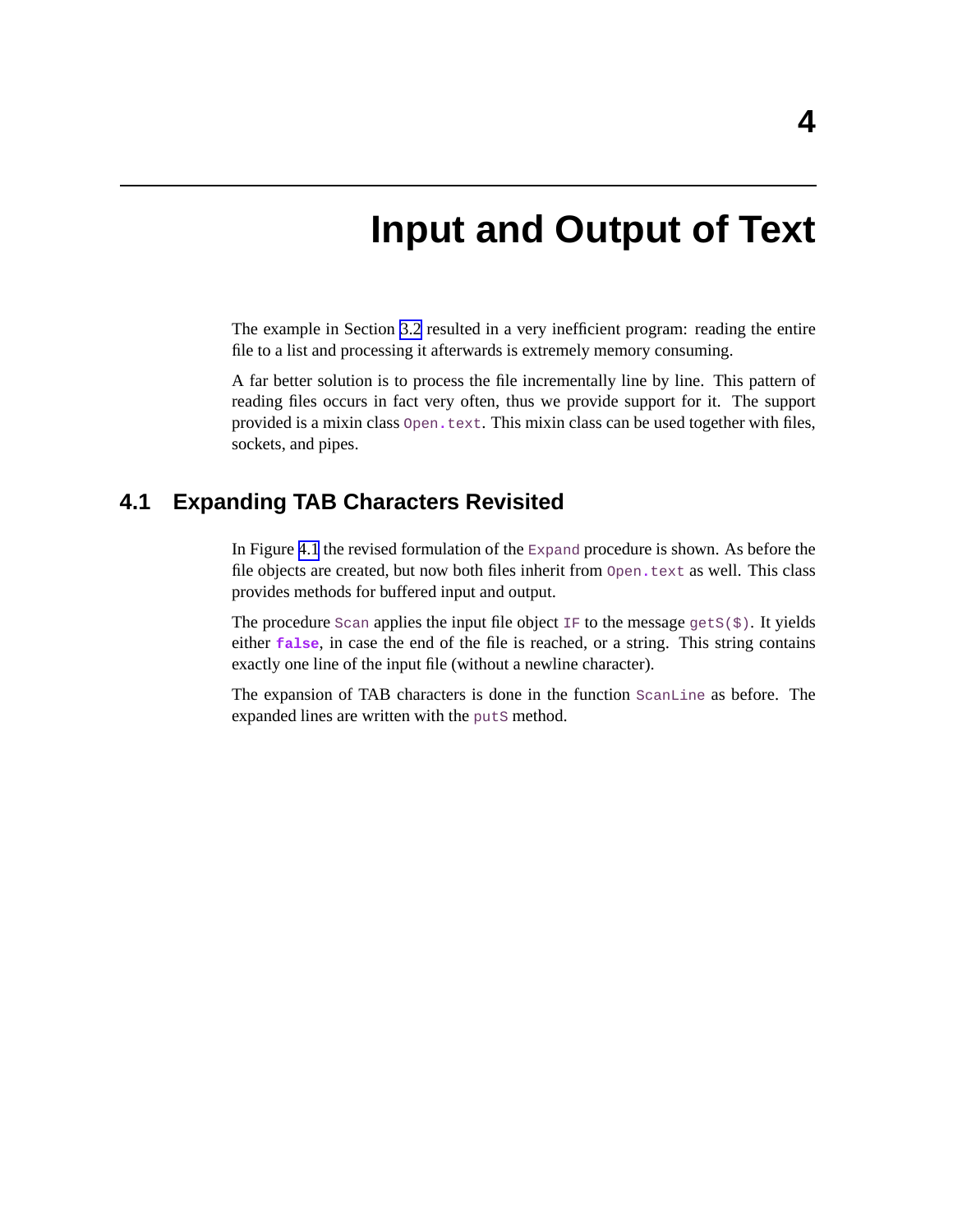Figure 4.1: The Incremental Expand Procedure

```
local
   fun {Insert N Is}
      if N>0 then {Insert N-1 & |Is} else Is end
   end
   fun {ScanLine Is Tab N}
      case Is of nil then nil
      [] I|Ir then
         case I
         of &\t then M=Tab-(N mod Tab) in {Insert M {ScanLine Ir Tab M+N}}
         [] &\b then I|{ScanLine Ir Tab {Max 0 N-1}}
         else I|{ScanLine Ir Tab N+1}
         end
      end
   end
   proc {Scan Tab IF OF}
      Is = \{IF getS(\$)\}in
      if Is==false then
         {IF close} {OF close}
      else
         {OF puts({ScanLine Is Tab 0})}{Scan Tab IF OF}
      end
   end
   class TextFile
      from Open.file Open.text
   end
in
   proc {Expand Tab IN ON}
      {Scan Tab
       {New TextFile init(name:IN)}
       {New TextFile init(name: ON
                          flags: [write create truncate])}}
   end
end
```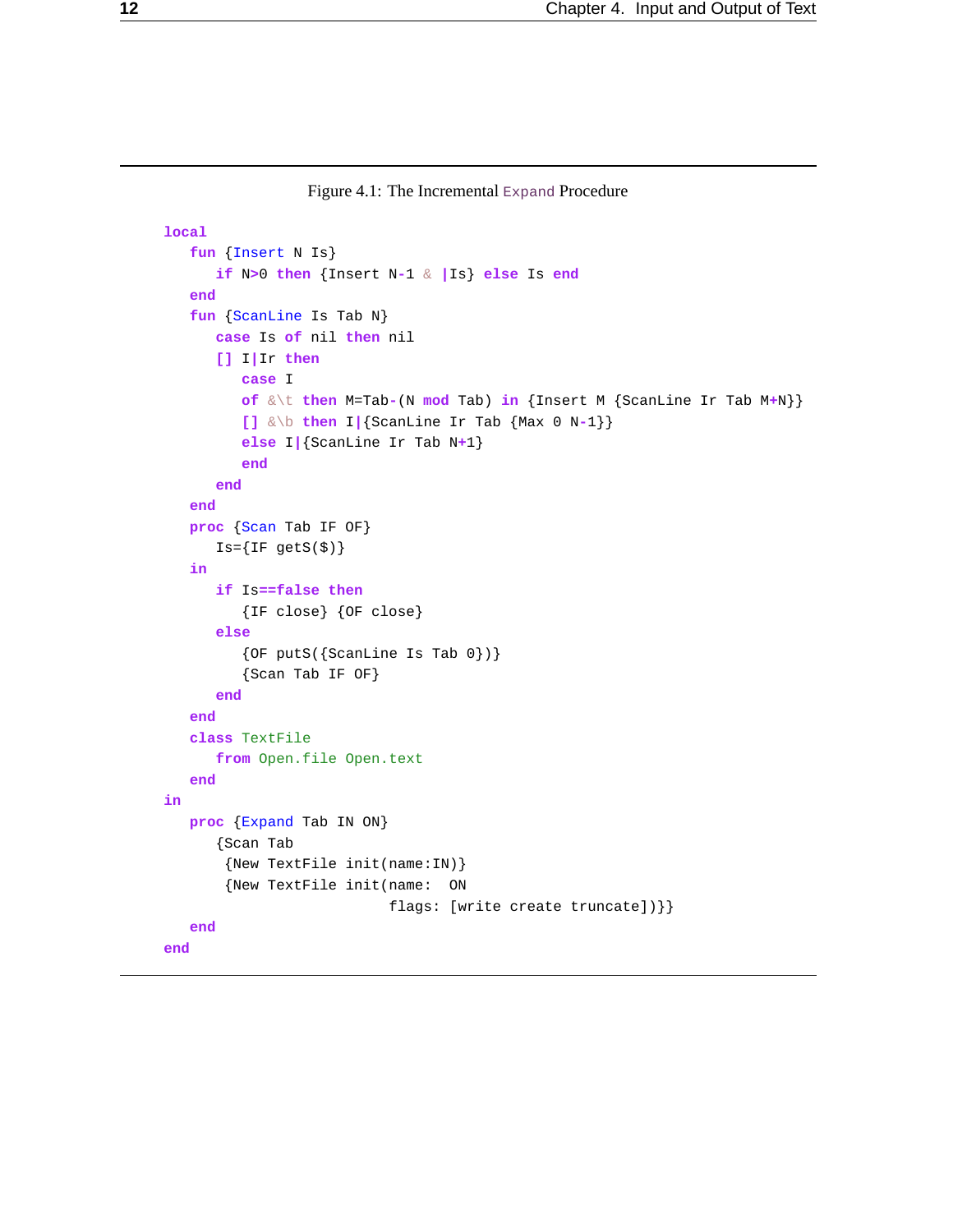# **Sockets**

<span id="page-16-0"></span>A frequent need in programming open applications is to connect different operating system processes such that they are able to exchange data. A tool for solving this problem are sockets. This chapter explains how to use sockets from Mozart.

Before starting to describe how to use them, we explain some basic concepts. The explanation is short; for more detailed information see for example [\[4\]](#page-26-0).

## **5.1 Sockets in a Nutshell**

A socket is a data structure which can be used for communication between operating system processes on possibly different computers connected by a network.

#### **5.1.1 Domain**

Unix based operating systems offers two domains for sockets: The Internet domain and the Unix domain. The first can be used for communication all over the world, whereas the latter is only applicable within one Unix system. Other systems might offer only sockets for the Internet domain. Mozart supports sockets for the Internet domain.

#### **5.1.2 Type**

Sockets we are going to describe here are either of type stream or of type datagram . There are more than these types of sockets, which are used by the operating system internally for implementing stream and datagram sockets themselves. See for instance socket(2).

A stream socket is connection-oriented: Two processes establish a one-to-one connection in using a socket. After the connection has been established a stream socket has the following features:

- 1. Stream oriented: Character codes are incrementally sent and received.
- 2. Duplex: Both processes have sending and receiving access to the stream. The data passed are bytes, i.e. small integers between 0 and 255.
- 3. Reliability: No data will be lost in most cases.
- 4. Sequencing: The order of data sent will not be changed.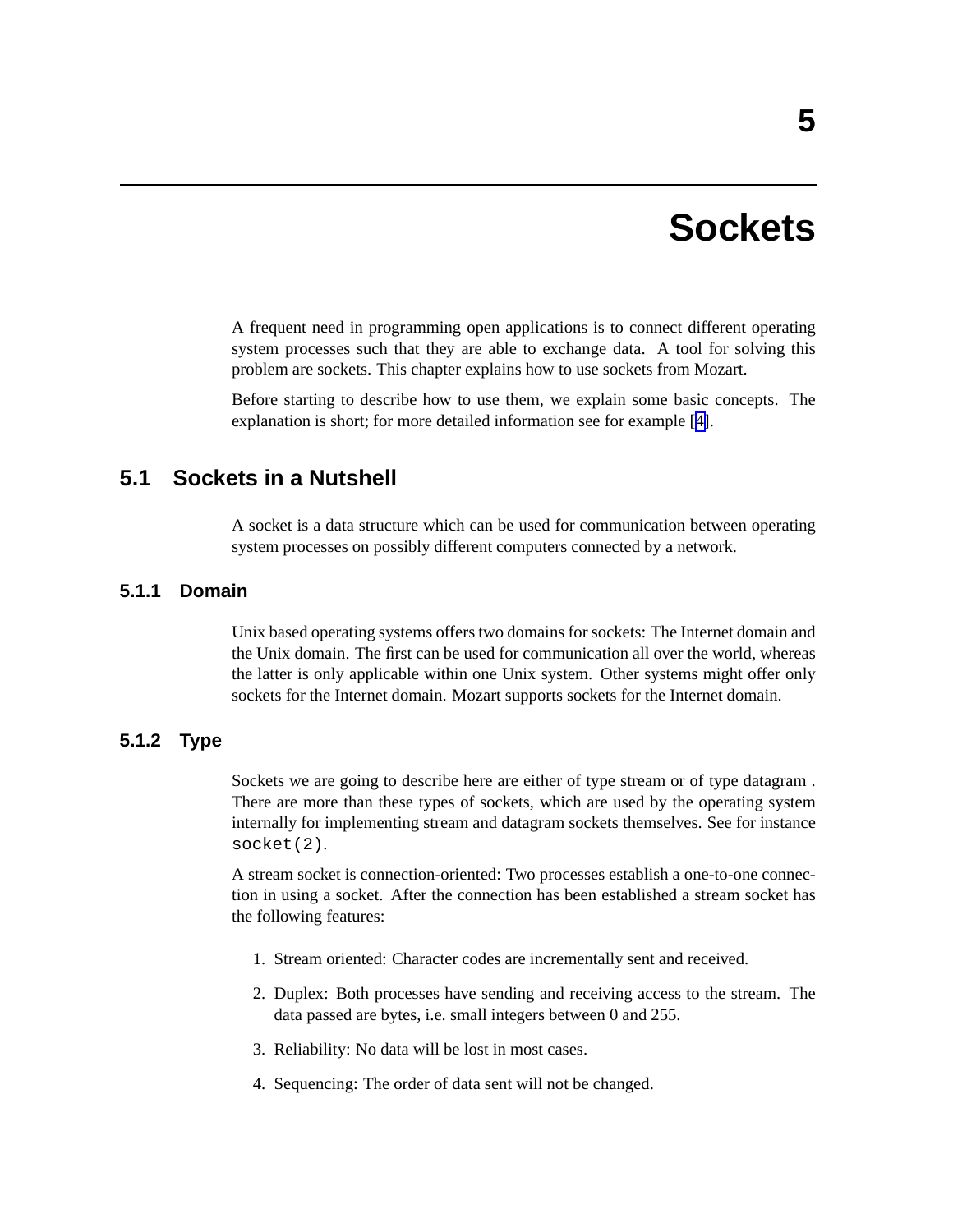A datagram has only the feature of being duplex: It provides no reliability and no sequencing (messages may arrive in any order). It supports sending and receiving data packets of a (usually) small size.

#### <span id="page-17-0"></span>**5.1.3 Protocol**

The protocol of a socket gives services used for performing communication on it. For example, the usual protocols for the Internet domain are TCP (Internet Transmission Control Protocol) for stream sockets and UDP (Internet User Datagram Protocol) for datagram sockets.

### **5.2 Stream Sockets**

Instead of giving detailed explanations, we will follow an example tailored to understand how stream sockets for the Internet. For this purpose, we use the class Open**.**socket.

#### **5.2.1 Initiating a Connection**

Before any data between the server and the client can be exchanged, they must initiate a connection. How to obtain a connection is shown in Figure 5.1. We will perform the different steps shown in the figure as an example.





The starting point for server and client are the topmost ovals on the two sides of the figure. We first turn our attention to the Server object. Basic initialization is performed by: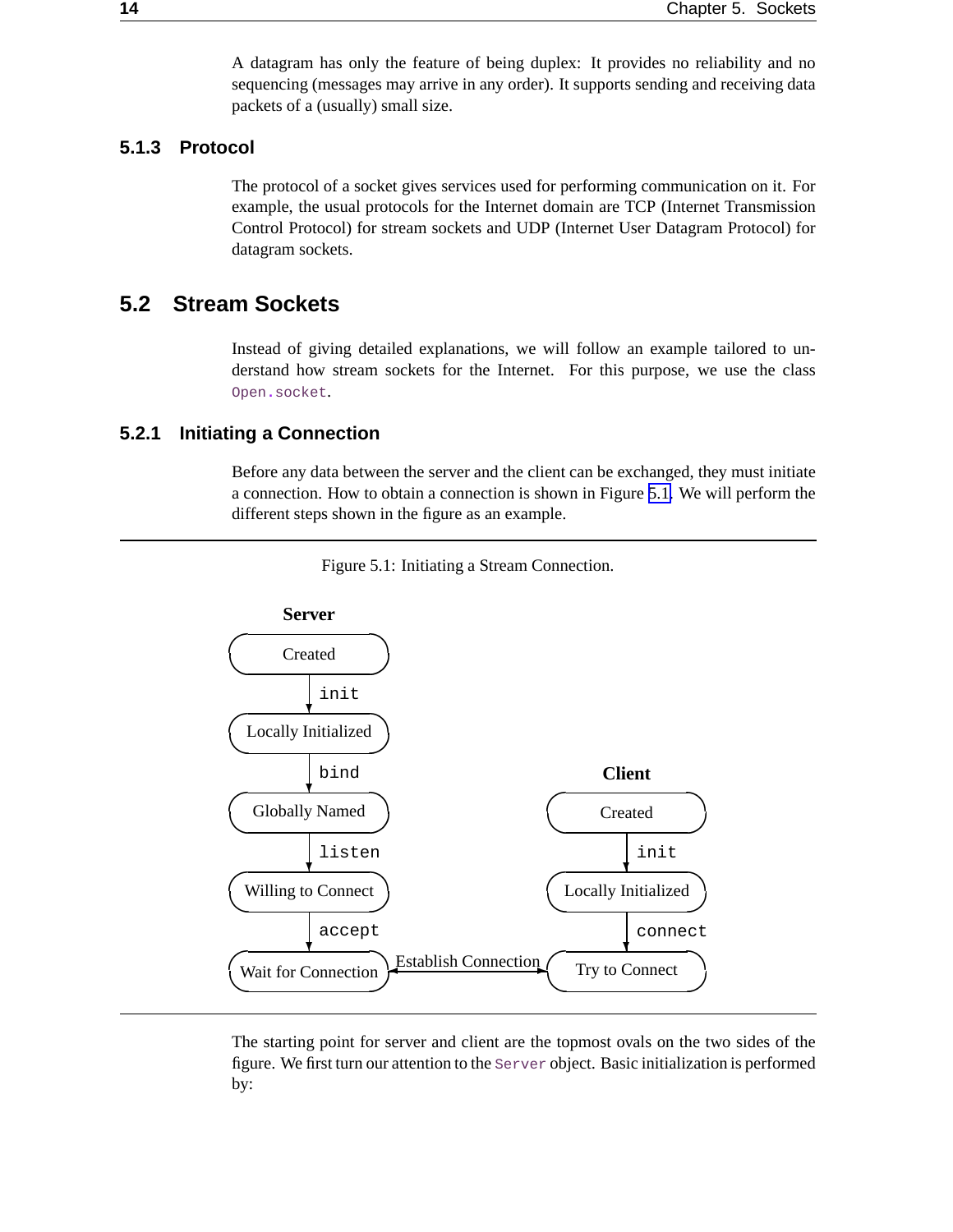```
Server = {New Open.socket init}
```
<span id="page-18-0"></span>After execution of this message, Server has initialized the local data structures it needs.

After locally initializing the socket we have to provide it with a global name. We use this global name for connecting our client to this server. Feed:

```
{Server bind(port:{Browse})}
```
The Internet protocol services generate a so-called port number. The port number is shown in the browser window. We refer to this number as  $Our$ Port later on.

The combination of the host computer on which Oz is running and the generated port number gives a unique address within the Internet domain. So any other party in the Internet domain may use this pair to refer unambiguously to this socket.

As next step, we signal that our socket is willing to accept connections from another socket. To do so, we feed:

```
{Server listen}
```
Now we are ready to accept our connection. Typing:

```
{Browse H#": "#P}
{Server accept(host:H port:P)}
```
does nothing at the moment. But if a connection request is signaled at port  $Our$  Port the connection is accepted. In this case  $H$  is bound to a string giving the name of the computer the connection request was received from. In the same way  $P$  is bound to the respective port.

The next step connects the Client to the Server.

Client = {New Open**.**socket init}

initializes our client object.

By typing

```
{Client connect(host:localhost port:OurPort)}
```
our client connects to the port  $\text{OurPort}$  on the same computer (thus the virtual string localhost).

Since our server suspended on a connection request at port  $\text{OurPort}$  it now resumes, and the name of the host and the port appears in the Browser window.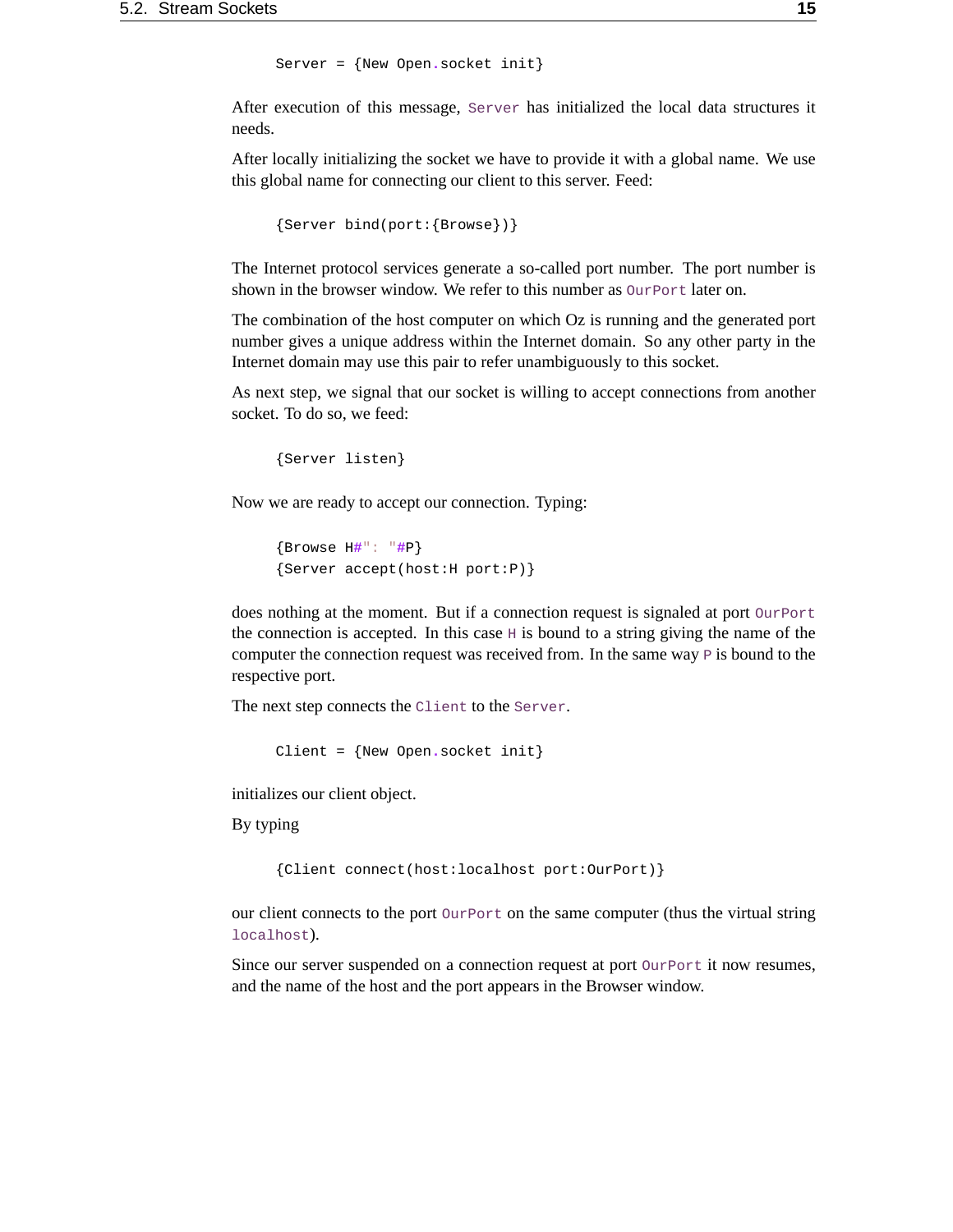#### <span id="page-19-0"></span>**5.2.2 Convenient Connection Establishment**

This was the whole story in detail, but for convenience we provide two methods, which perform the complete connection establishment.

Instead of the various method applications, the following suffices for the server:

{Server server(host:H port:P)}

Here  $P$  is bound to the automatically generated port number. After a connection has been accepted on this port, H is bound to the string containing the name of the connecting host.

Symmetrically, for the client side, one simply can use:

{Client client(host: HostToConnectTo port: PortToConnectTo) }

#### **5.2.3 Exchanging Data**

Now we can await data at our server by feeding

{Server read(list:{Browse})}

Sending data from our client can be accomplished via

{Client write(vs:'Hello, good'**#**" old Server!")}

and in the browser window (on the server side) the message appears.

By simply flipping Server and Client in the last two expressions fed, you can send data from the server to the client.

Notice, however, that in this example server and client are created in the same operating system process on the same host computer. Instead we could have used two different processes and two different host computers even running two different operating systems.

#### **5.2.4 Concurrency Issues**

Both reading and writing to a socket might not be possible immediately. Possible reasons include:

- 1. The data to be written is not yet bound to a virtual string.
- 2. There is no data to be read at the moment.
- 3. The socket can not transfer data over the network at the moment.

In this case access to the socket has to be synchronized in some way. The following invariant is kept: all read messages are performed in the order they were received by the object. The same holds for all write messages. But there is no order between reads or writes. Both the read and the write method reduce only when the request can be served.

If you want to make sure that both all  $r = d$  and  $w$ rite requests are finished, you can use the method flush.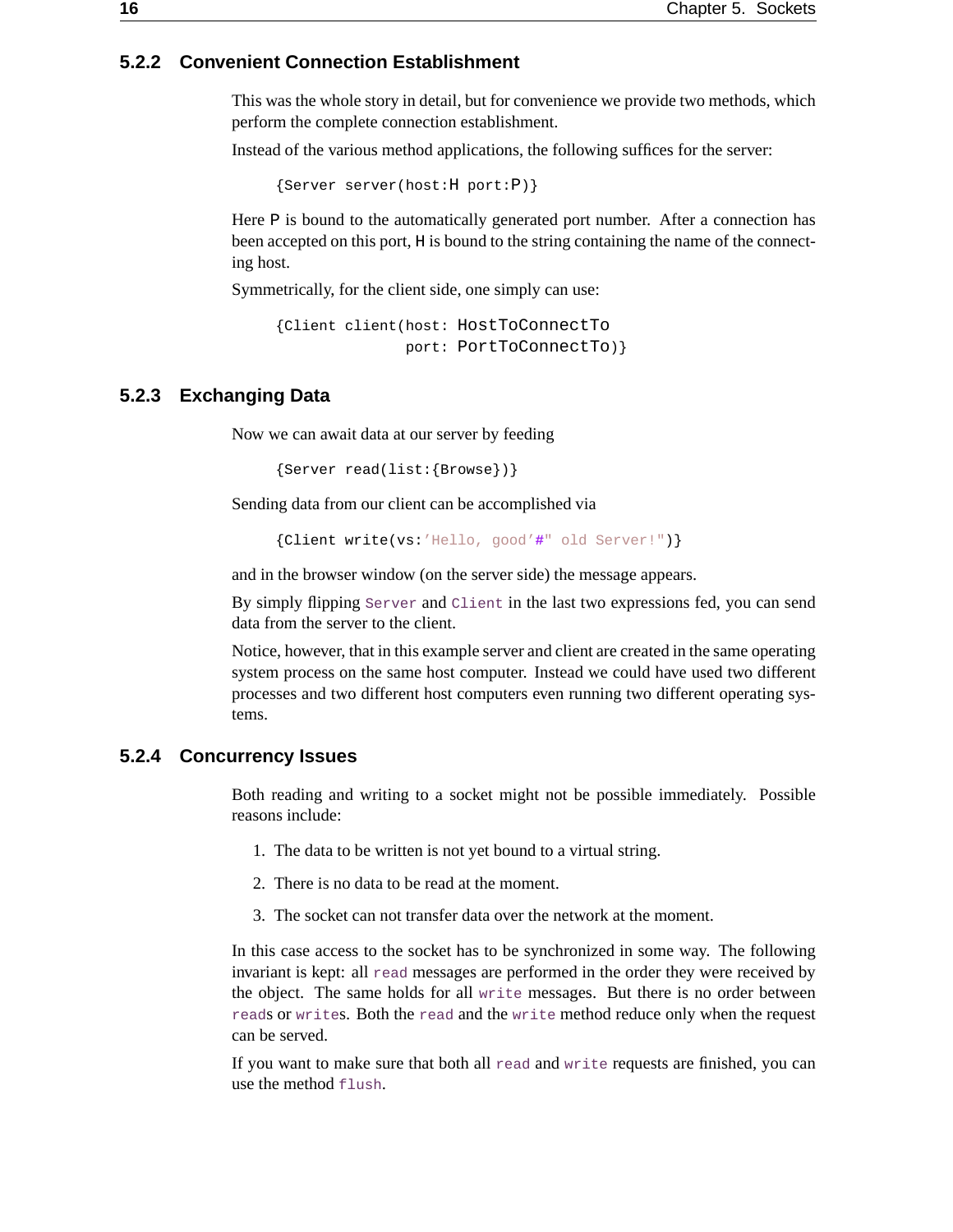#### <span id="page-20-0"></span>**5.2.5 Disconnecting**

If there is no further data to be exchanged between client and server, they should be disconnected. The simplest way to do so is by feeding

```
{Server close}
{Client close}
```
Suppose that the server closes before the client, and the client is still sending data to the server. In this case the data will still arrive at the socket. And only after some time the data will be thrown away, consuming valuable memory resources. To prevent from this, you can signal that you are not interested in receiving any messages, simply by typing (before closing the object!)

{Server shutDown(how: [receive])}

If we are not interested in sending data anymore, we can inform the operating system that we are indeed not willing to send anything more, thus

{Server shutDown(how: [send])}

Both applications could have been combined into

{Server shutDown(how: [receive send])}

#### **5.2.6 Exceptions**

The methods of the class Open**.**socket might raise exceptions of the same format as already described for the class Open**.**file, see Section [3.1.](#page-8-0)

### **5.3 Accepting Multiple Connections**

A frequently occuring situation is to have a single server with a port number known to several clients and that all these clients want to connect to that server. For this purpose sockets have the possibility to accept more than a single connection.

The first step is to create the server socket  $S$  with a port number  $P$ :

```
S={New Open.socket init}
P = \{S \; bind(port: \$)\}{S listen}
```
The clients can connect later to this socket with the port number P.

How to set up the server is shown in Figure [5.2.](#page-21-0) The procedure Accept waits until the server socket  $S$  accepts a connection. When a connection is accepted, the variable  $A$ is bound to a newly created object. The object  $A$  is created from the class  $Accepted$ , this is specified by the feature acceptClass. The newly created object is already connected: Applying the object to the message  $\text{report}(H \text{ P})$  waits that on the accepted connection data arrives.

The loop to accept connections is started by applying the procedure Accept: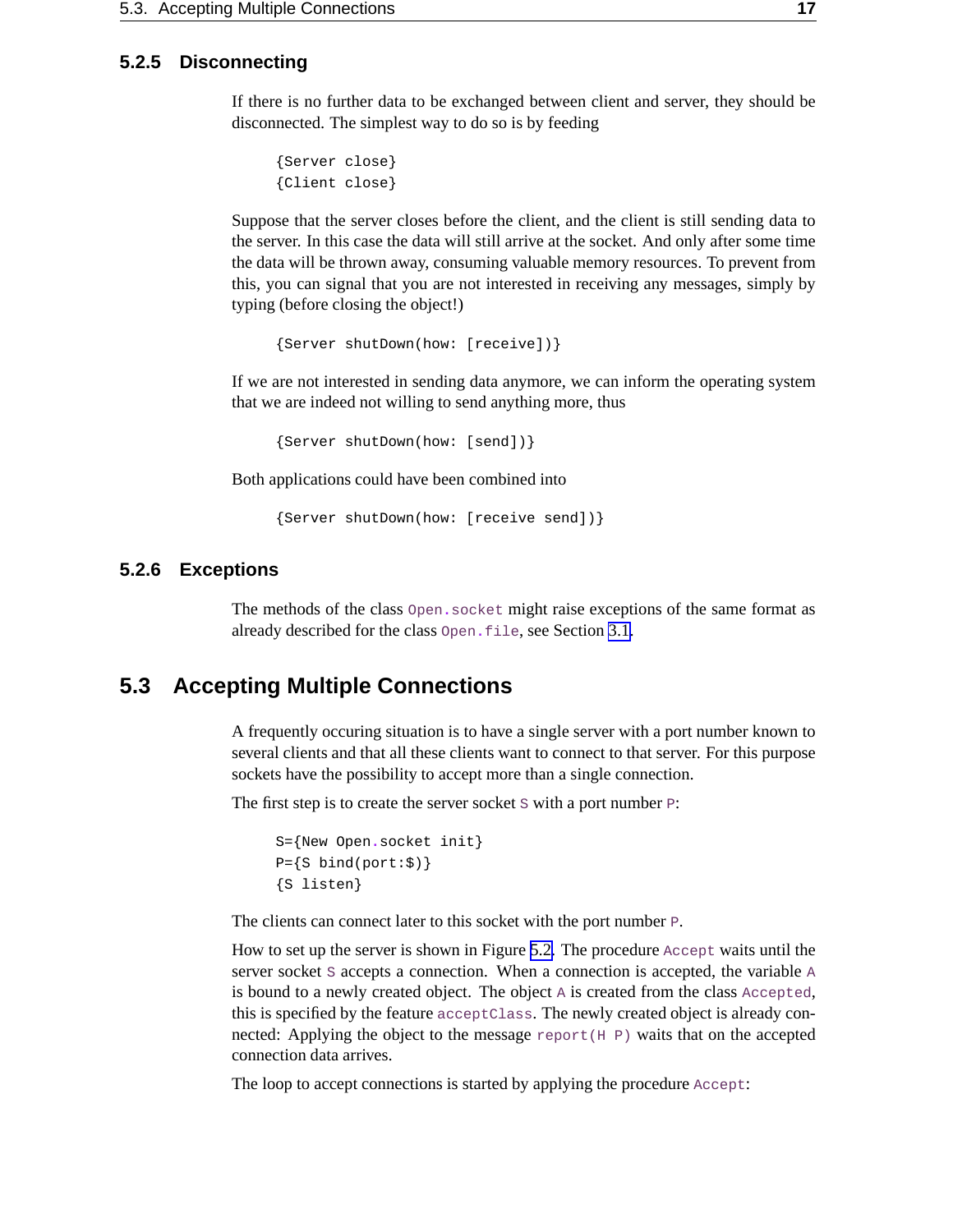Figure 5.2: Accepting multiple connections.

```
class Accepted from Open.socket
  meth report(H P)
      {Browse read(host:H port:P read:{self read(list:$)})}
      {self report(H P)}
   end
end
proc {Accept}
   H P A
in
   {S accept(acceptClass:Accepted
             host:?H port:?P accepted:?A)}
   thread
      {A report(H P) }
   end
   {Accept}
end
```
{Accept}

Let us assume that we have two clients  $C1$  and  $C2$  that need to connect to the socket with port number P:

```
C1={New Open.socket client(port:P)}
C2={New Open.socket client(port:P)}
```
After the clients are connected, sending data from the clients is as usual:

{C1 write(vs:'hello from C1')}

As soon as the socket object created by the procedure Accept receives the data sent from a client, the data appears in the Browser.

## **5.4 Datagram Sockets**

Datagram sockets are for connectionless use. This implies that there is no distinction between server and client. The basic patterns of use are as follows.

#### **5.4.1 Initialization**

First we create and initialize two socket objects s and  $\tau$  with the type datagram:

S={New Open**.**socket init(type:datagram)} T={New Open**.**socket init(type:datagram)}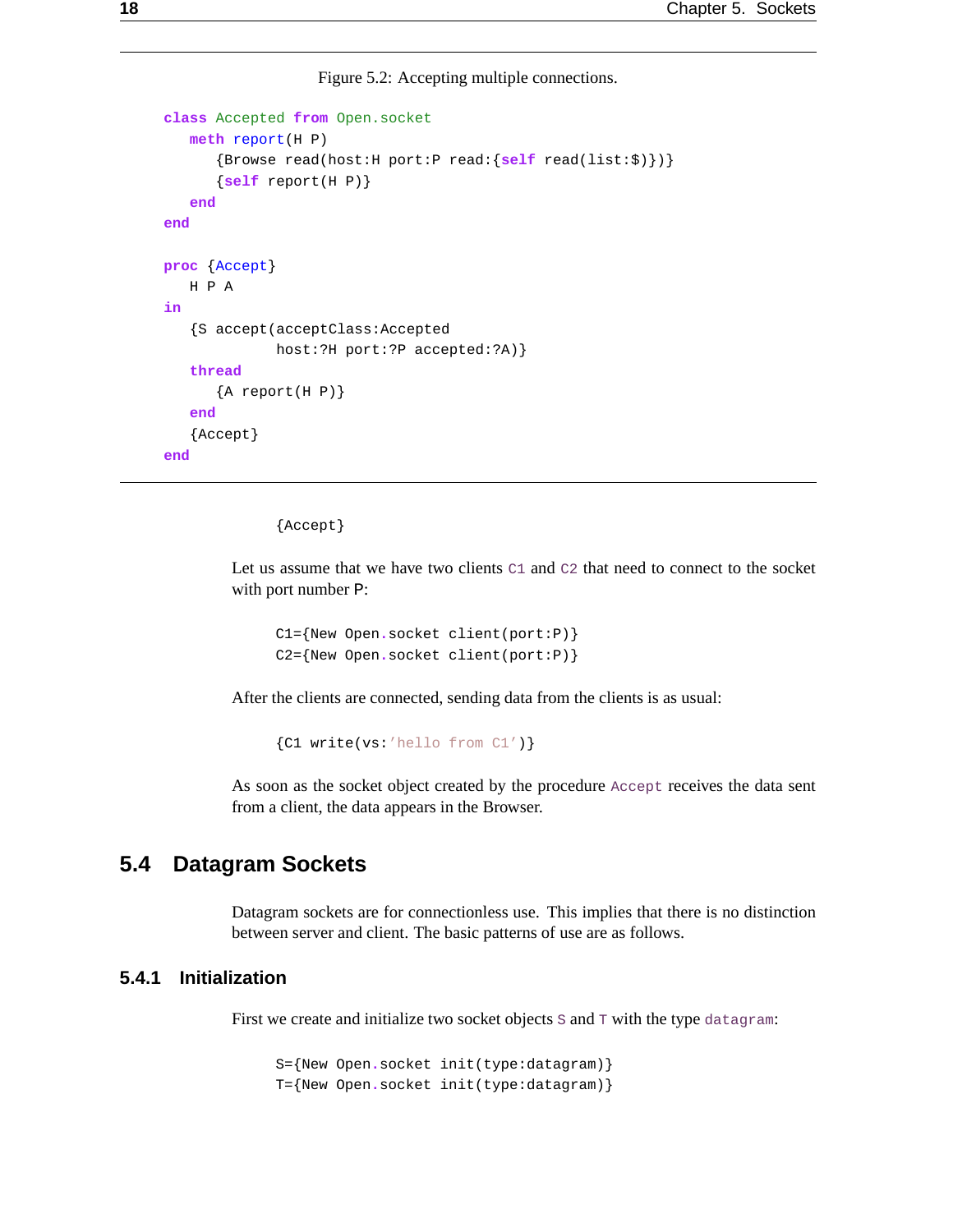Both sockets can be named in the Internet domain as follows:

```
SPN={S bind(port:$)}
TPN=\{T \; bind(port:\xi)\}\
```
#### <span id="page-22-0"></span>**5.4.2 Exchanging Data**

To send the virtual string 'really '#"great" from socket S to socket T, we feed

```
{S send(vs:'really '#"great" port:TPN)}
```
Data can be received as follows:

```
{T receive(list:?Is port:?P)}
{Browse Is#' from: '#P}
```
and  $I_s$  is bound to the string "really great" and P to the port number SPN. The roles of sender and receiver may be toggled as you like.

To send to a socket on a different computer, the hostname of the computer can be specified. For example,

{S send(vs:'donald' host:'duck.somewhere' port:4711)}

would send 'donald' to the socket with port number 4711 on the computer duck**.**somewhere. Similarly, by using the field host for the receive method the sending computer can be found out.

#### **5.4.3 Peer**

An additional feature of the datagram socket is the ability to declare a socket as peer . Suppose we want to declare socket  $S$  as a peer of socket  $T$ . This is done by

{S connect(port:TPN)}

Now any message sent from socket s is received by socket  $T$ . Furthermore, it suffices to specify just the data to be sent. Hence

{S send(vs:"really great")}

has the same effect as the previous example. As an additional effect, only data sent by socket  $T$  is received at socket  $S$ . After a peer has been assigned, you can even use the methods read and write.

Disconnecting is the same as for stream sockets.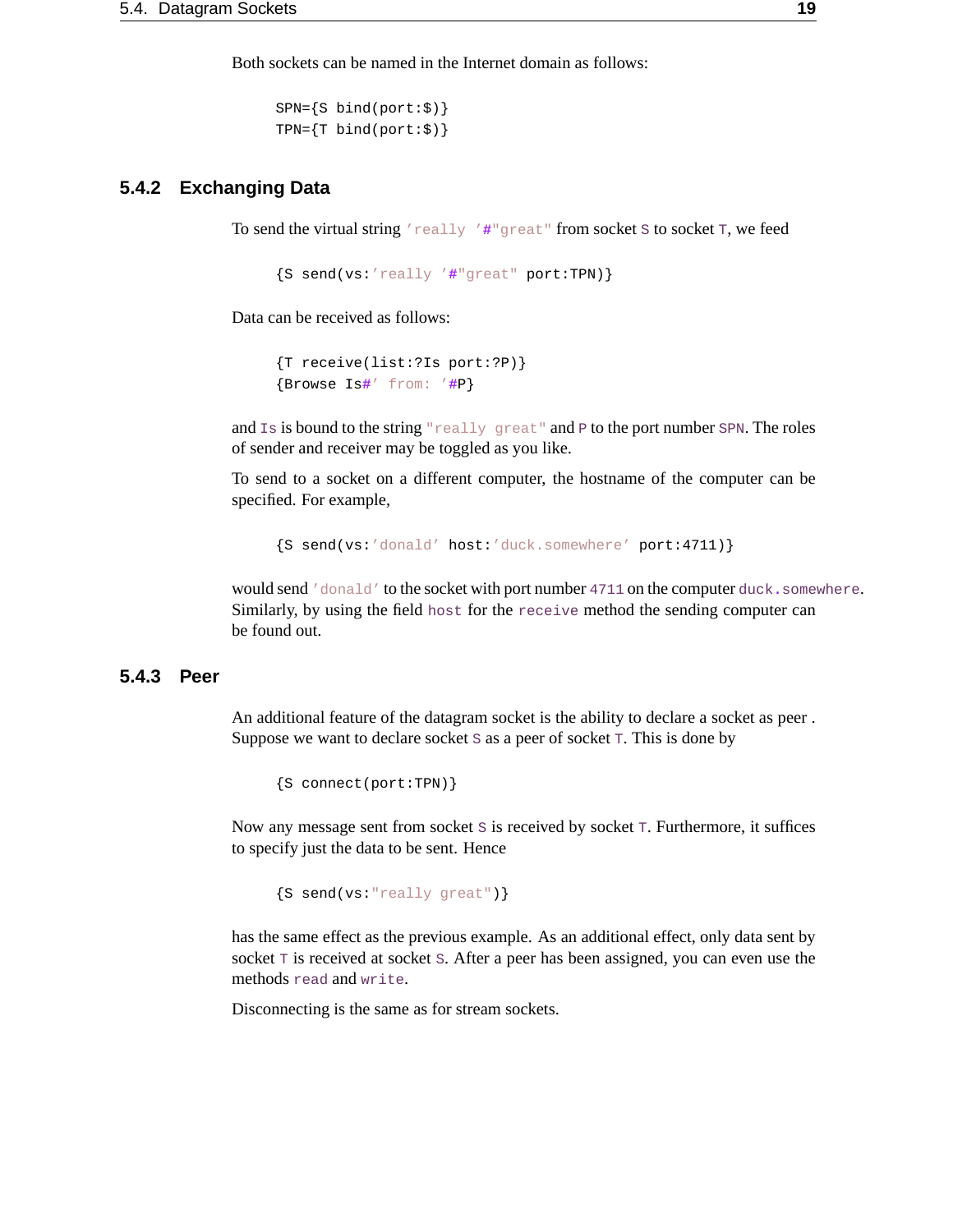# <span id="page-23-0"></span>**5.5 Example: Are We Working Right Now?**

As an example, we show how to use the finger service from Oz. Services are programs running on a host, where communication is provided by a socket connection. A well known example is the finger service.

Services use the Internet domain, thus for connecting to them we need the name of the host computer (i.e. its Internet address) and the port of the socket. For this reason there is the procedure  $OS$ <sub>agetServByName</sub> (see Chapter Operating System Support: OS, (System Modules)) which gives the port of the socket on which the service is available. Feeding

```
FingerPort={OS.getServByName finger tcp}
```
binds FingerPort to the port number of the service.

Note that one has to specify the protocol the service uses, here the TCP protocol (as specified by the virtual string  $t_{\text{cp}}$ . The port number of a service is unique for all computers, so this number does not depend on your localhost.

To get the information from this service we have to connect to the finger service. If you want to know whether the author is working right now, then you can connect to one of our computers with the Internet address wallaby**.**ps**.**uni**-**sb**.**de on the FingerPort. This is done by feeding the code shown in Program Figure 5.3.

```
Figure 5.3: The finger client FC.
```

```
class FingerClient from Open.socket
  meth getInfo($)
      Is Ir
   in
      if {self read(list:Is tail:Ir len:$)}==0 then nil
      else {self getInfo(Ir)} Is
      end
   end
end
FC = {New FingerClient client(host:'wallaby.ps.uni-sb.de'
                               port:FingerPort)}
```
For discovering whether the author is logged in, you have to send his username (in this example schulte) followed by a newline to the service, and then receive the information:

```
{FC write(vs: 'schulte\n'} )\{Brows\ \{FC getInfo(\$)\}\}
```
For receiving the information we use the method  $g$ etInfo which reads the entire information from the socket until it is closed (the finger service closes the connection automatically after sending its information).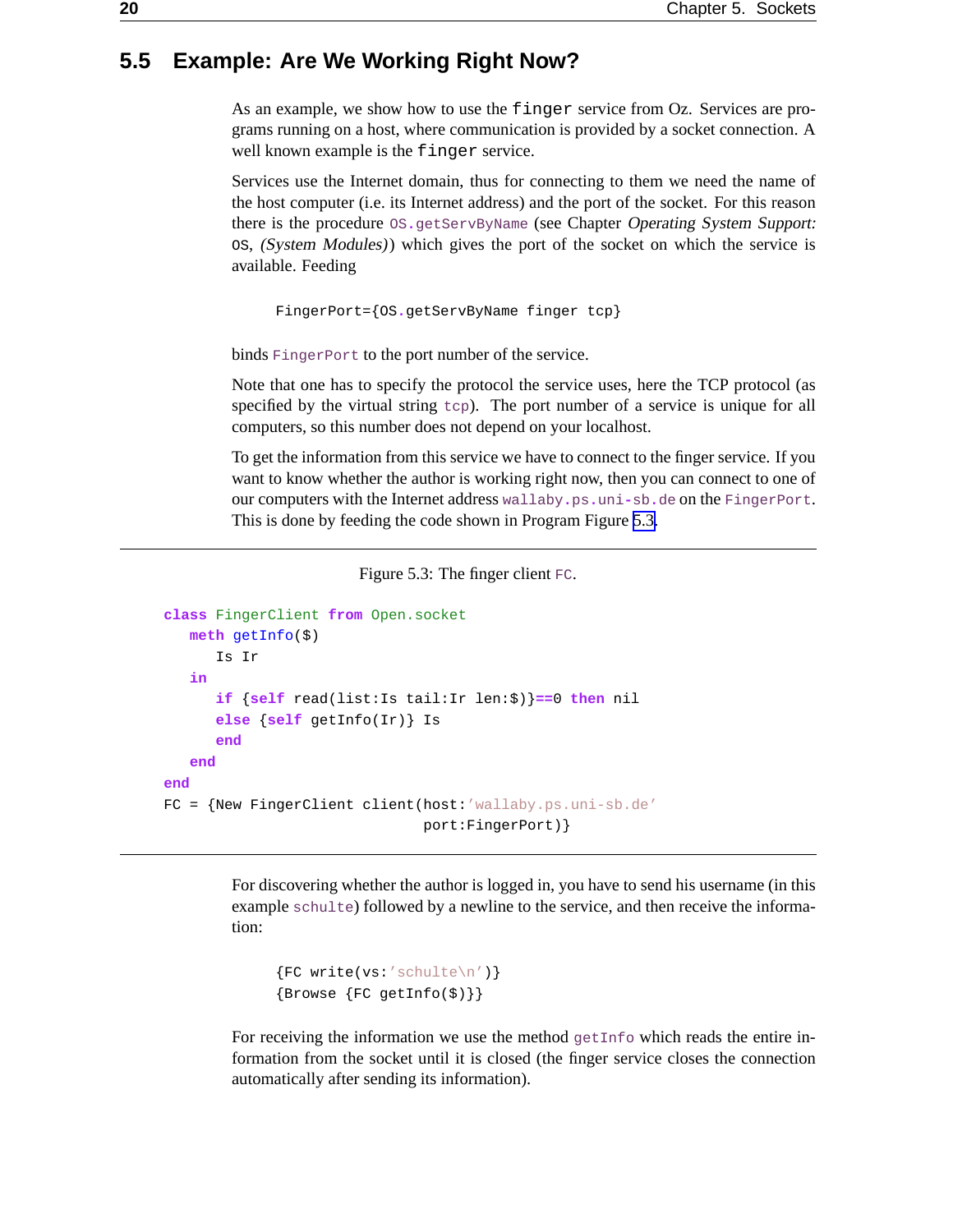# **Running Processes**

<span id="page-24-0"></span>A frequent need in programming open applications is to start an operating system process from Oz and to send information to and receive information from the running process.

For this purpose we provide a class Open**.**pipe.

# **6.1 Example: A Shell in Oz**

Suppose, we want to start and control a Unix Bourne shell  $\text{sh}(\text{see } \text{sh}(n))$  by an Oz program. We first have to start a Unix process running the shell and then we need a connection to this shell to send commands to it and receive its output.

This can be done with class Open**.**pipe. Program Figure 6.1 shows the definition of a shell class. Creating a shell object by

Figure 6.1: A shell class.

```
class Shell from Open.pipe Open.text
  meth init
      Open.pipe,init(cmd:"sh" args:["-s"])
   end
  meth cmd(Cmd)
      Open.text,putS(Cmd)
   end
  meth show
      case Open.text,getS($) of false then
         {Browse 'Shell has died.'} {self close}
      elseof S then {Browse S}
      end
   end
end
```
S={New Shell init}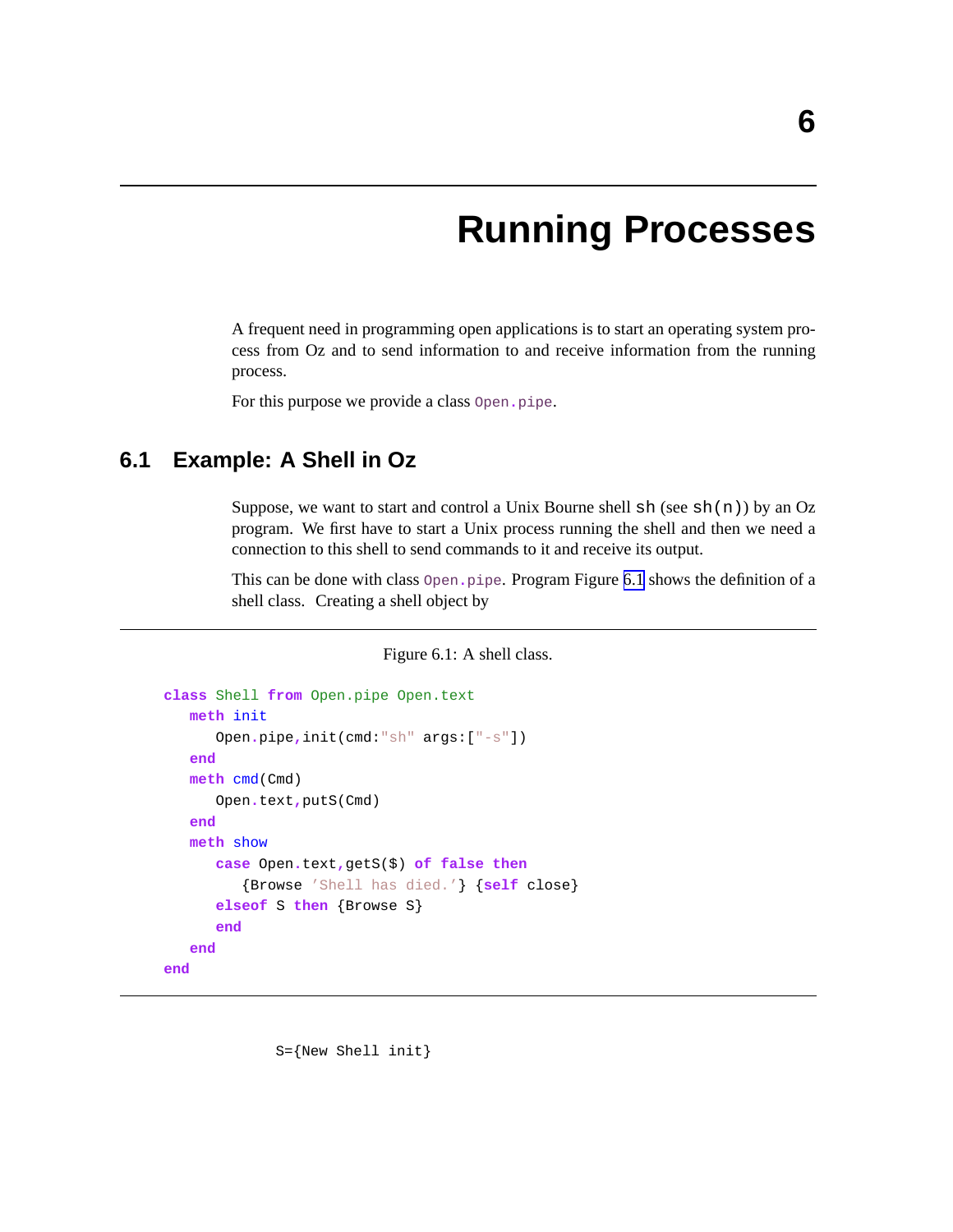<span id="page-25-0"></span>the command sh is executed in a newly created process. The command sh gets the argument -s to signal that the shell should read from standard input. The forked process is connected by its standard input and standard output to the created Shell object.

By inheriting from the class Open**.**text we can simply send text to the running sh process by using the puts method, and receive lines of text by using the gets method.

If we want to see the files in our home directory, we will first navigate to it by  $cd(1)$ , and then issue the ls(1) command:

```
{S \text{cmd}(cd)}\{S \text{cmd}(ls)\}
```
Now we can incrementally request the names of the files by

{S show}

and they will appear in the Browser window.

Closing the object and the shell is done simply by

{S close}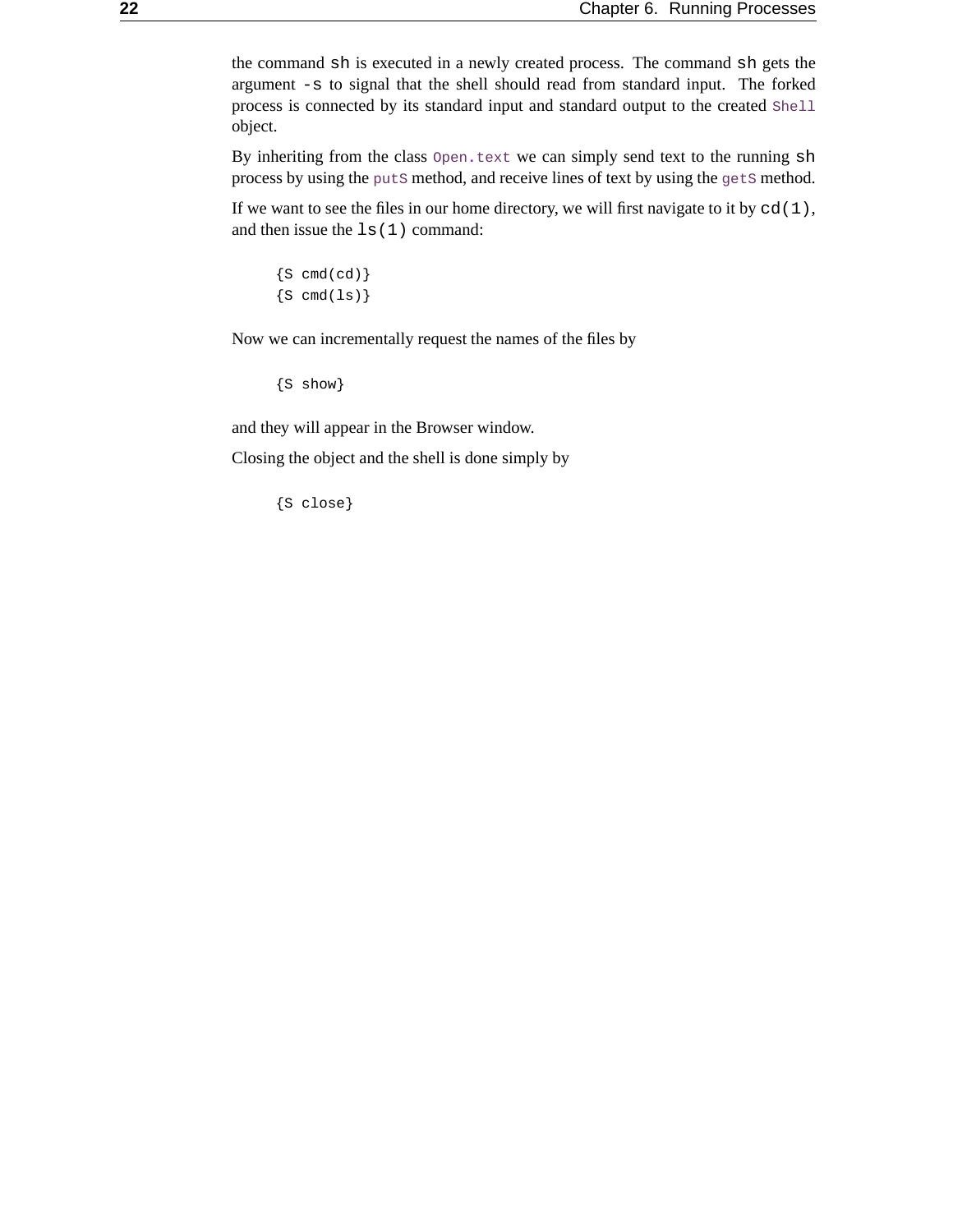# **Bibliography**

- <span id="page-26-0"></span>[1] IEEE. *Portable Operating System Interface for Computer Environments (POSIX)*. 1990. IEEE Standard 1003.1-1990.
- [2] Information processing 8-bit single-byte coded graphic character sets part 1: Latin, alphabet no. 1. Technical Report ISO 8859-1:1987, Technical committee: JTC 1/SC 2, International Organization for Standardization, 1987.
- [3] Donald Lewine. *POSIX Programmer's Guide*. O'Reilly & Associates, Inc., April 1991.
- [4] W. Richard Stevens. *Unix Network Programming*. Software Series. Prentice Hall, 1990.